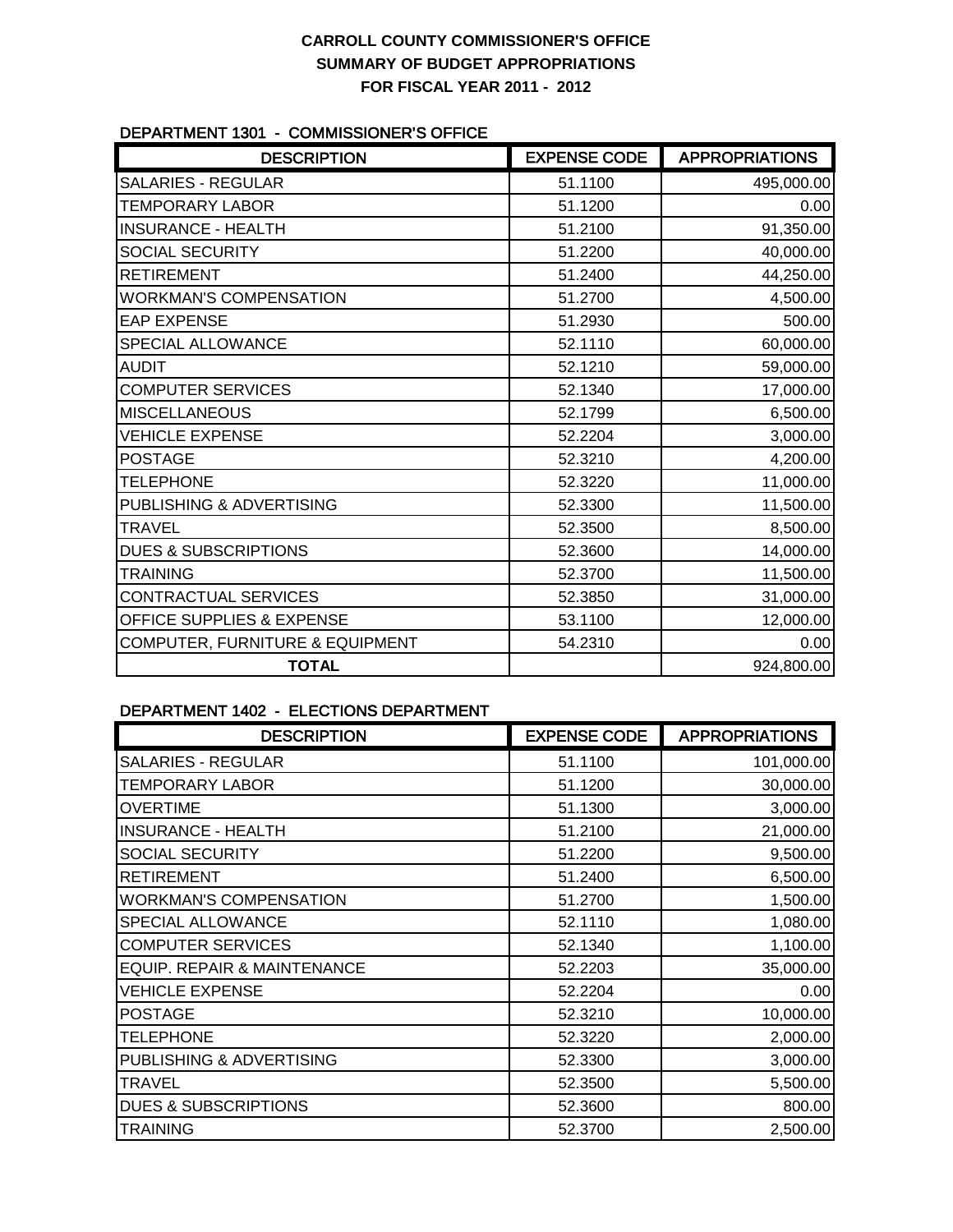| <b>ELECTION EXPENSES</b>             | 52.3950 | 170,000.00 |
|--------------------------------------|---------|------------|
| <b>OFFICE SUPPLIES &amp; EXPENSE</b> | 53.1100 | 2,500.00   |
| COMPUTER, FURNITURE & EQUIPMENT      | 54.2310 | 0.00I      |
| TOTAL                                |         | 405,980.00 |

#### DEPARTMENT 1501 - COUNTY GENERAL ADMINISTRATION

| <b>DESCRIPTION</b>                       | <b>EXPENSE CODE</b> | <b>APPROPRIATIONS</b> |
|------------------------------------------|---------------------|-----------------------|
| <b>SALARIES - REGULAR</b>                | 51.1100             | 375,000.00            |
| <b>TEMPORARY LABOR</b>                   | 51.1200             | 1,500.00              |
| <b>OVERTIME</b>                          | 51.1300             | 1,500.00              |
| <b>INSURANCE - HEALTH</b>                | 51.2100             | 89,250.00             |
| <b>SOCIAL SECURITY</b>                   | 51.2200             | 27,000.00             |
| <b>RETIREMENT</b>                        | 51.2400             | 23,000.00             |
| <b>WORKMAN'S COMPENSATION</b>            | 51.2700             | 5,500.00              |
| <b>EMPLOYMENT PHYSICALS</b>              | 51.2920             | 0.00                  |
| <b>EAP EXPENSE</b>                       | 51.2930             | 500.00                |
| <b>WELLNESS PROGRAM</b>                  | 52.1000             | 25,000.00             |
| <b>COMPUTER SERVICES</b>                 | 52.1340             | 2,000.00              |
| <b>MISCELLANEOUS</b>                     | 52.1799             | 4,750.00              |
| <b>BUILDING REPAIR &amp; MAINTENANCE</b> | 52.2201             | 110,000.00            |
| <b>EQUIP. REPAIR &amp; MAINTENANCE</b>   | 52.2203             | 4,500.00              |
| <b>LEASED EQUIPMENT</b>                  | 52.2330             | 12,000.00             |
| <b>POSTAGE</b>                           | 52.3210             | 7,500.00              |
| <b>TELEPHONE</b>                         | 52.3220             | 5,200.00              |
| <b>TRAVEL</b>                            | 52.3500             | 1,000.00              |
| <b>TRAINING</b>                          | 52.3700             | 1,000.00              |
| CONTRACTUAL SERVICES                     | 52.3850             | 44,000.00             |
| OFFICE SUPPLIES & EXPENSE                | 53.1100             | 10,500.00             |
| SUPPLIES, NON-OFFICE                     | 53.1110             | 0.00                  |
| <b>UTILITIES</b>                         | 53.1200             | 270,000.00            |
| OFFICE SUPPLY - INVENTORY                | 53.1500             | 4,500.00              |
| NON-OFFICE SUPPLY INVENTORY              | 53.1590             | 22,000.00             |
| <b>EQUIPMENT PURCHASES</b>               | 54.2110             | 0.00                  |
| COMPUTER, FURNITURE & EQUIPMENT          | 54.2310             | 250.00                |
| <b>TOTAL</b>                             |                     | 1,047,450.00          |

#### DEPARTMENT 1517 - FINANCIAL ADMIN-PURCHASING

| <b>DESCRIPTION</b>            | <b>EXPENSE CODE</b> | <b>APPROPRIATIONS</b> |
|-------------------------------|---------------------|-----------------------|
| <b>SALARIES - REGULAR</b>     | 51.1100             | 131,800.00            |
| <b>TEMPORARY LABOR</b>        | 51.1200             | 0.00                  |
| <b>OVERTIME</b>               | 51.1300             | 0.00                  |
| <b>INSURANCE - HEALTH</b>     | 51.2100             | 30,975.00             |
| <b>SOCIAL SECURITY</b>        | 51.2200             | 10,500.00             |
| <b>RETIREMENT</b>             | 51.2400             | 5,800.00              |
| <b>WORKMAN'S COMPENSATION</b> | 51.2700             | 3,000.00              |
| <b>EAP EXPENSE</b>            | 51.2930             | 0.00                  |
| <b>COMPUTER SERVICES</b>      | 52.1340             | 3,000.00              |
| EQUIP. REPAIR & MAINTENANCE   | 52.2203             | 1,500.00              |
| <b>POSTAGE</b>                | 52.3210             | 500.00                |
| <b>TELEPHONE</b>              | 52.3220             | 1,750.00              |
| PUBLISHING & ADVERTISING      | 52.3300             | 4,500.00              |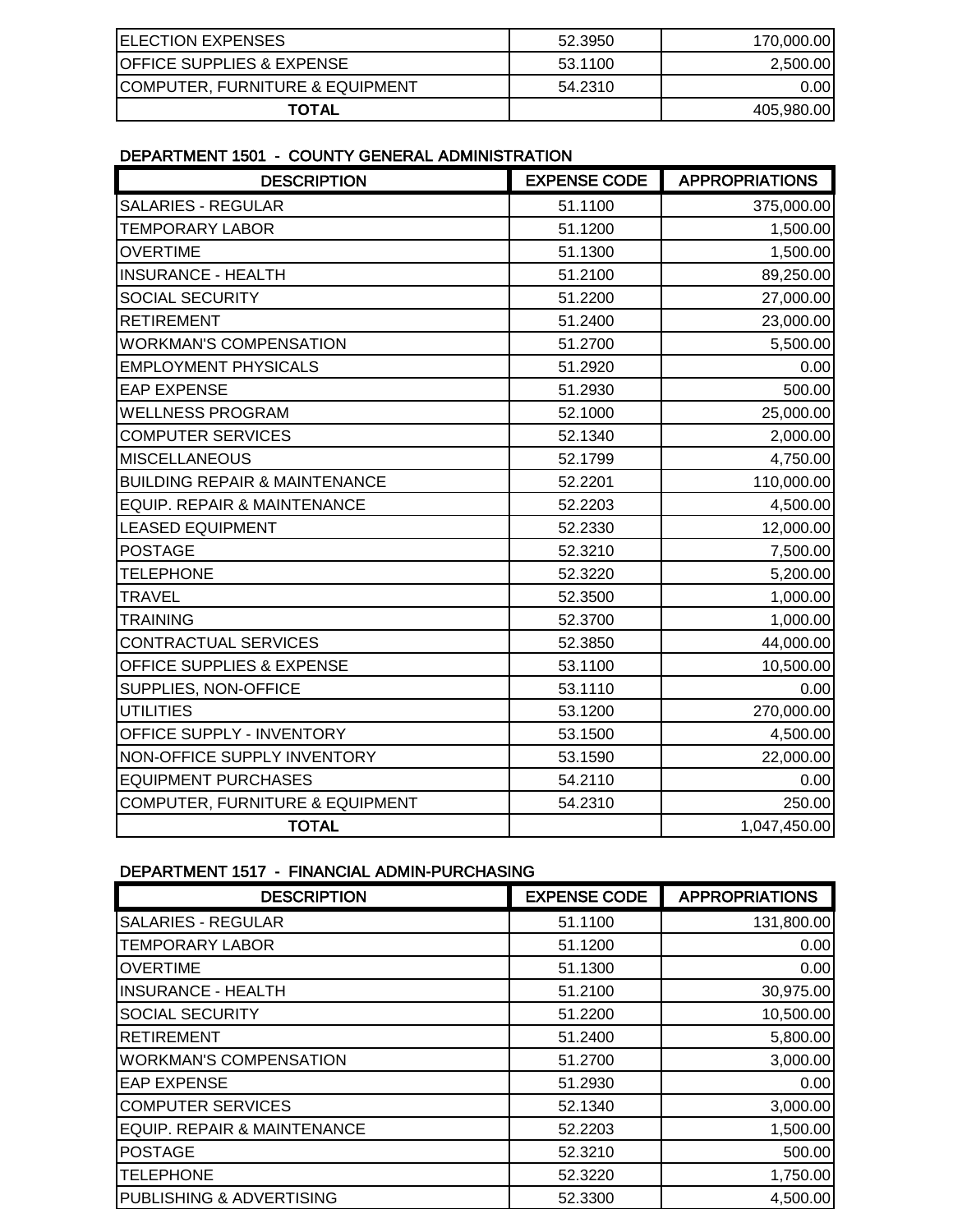| <b>TRAVEL</b>                        | 52,3500 | 1,800.00   |
|--------------------------------------|---------|------------|
| <b>DUES &amp; SUBSCRIPTIONS</b>      | 52,3600 | 1,000.00   |
| <b>TRAINING</b>                      | 52.3700 | 2,000.00   |
| CONTRACTUAL SERVICES                 | 52.3850 | 800.00     |
| <b>OFFICE SUPPLIES &amp; EXPENSE</b> | 53.1100 | 3,500.00   |
| COMPUTER, FURNITURE & EQUIPMENT      | 54.2310 | 650.00     |
| <b>TOTAL</b>                         |         | 203,075.00 |

#### DEPARTMENT 1530 - GENERAL ADMIN-LAW

| <b>DESCRIPTION</b>                         | <b>EXPENSE CODE</b> | <b>APPROPRIATIONS</b> |
|--------------------------------------------|---------------------|-----------------------|
| <b>SALARIES - REGULAR</b>                  | 51.1100             | 0.00                  |
| <b>TEMPORARY LABOR</b>                     | 51.1200             | 0.00                  |
| <b>INSURANCE - HEALTH</b>                  | 51.2100             | 0.00                  |
| <b>SOCIAL SECURITY</b>                     | 51.2200             | 0.00                  |
| <b>RETIREMENT</b>                          | 51.2400             | 0.00                  |
| <b>WORKMAN'S COMPENSATION</b>              | 51.2700             | 0.00                  |
| <b>LEGAL SERVICES</b>                      | 52.1240             | 35,000.00             |
| <b>VEHICLE EXPENSE</b>                     | 52.2204             | 0.00                  |
| <b>MISCELLANEOUS</b>                       | 52.1799             | 0.00                  |
| <b>POSTAGE</b>                             | 52.3210             | 0.00                  |
| <b>TELEPHONE</b>                           | 52.3220             | 0.00                  |
| PUBLISHING & ADVERTISING                   | 52.3300             | 0.00                  |
| <b>DUES &amp; SUBSCRIPTIONS</b>            | 52.3600             | 0.00                  |
| <b>TRAINING</b>                            | 52,3700             | 0.00                  |
| <b>CONTRACTUAL SERVICES</b>                | 52.3850             | 145,000.00            |
| <b>OFFICE SUPPLIES &amp; EXPENSE</b>       | 53.1100             | 0.00                  |
| <b>COMPUTER, FURNITURE &amp; EQUIPMENT</b> | 54.2310             | 0.00                  |
| TOTAL                                      |                     | 180,000.00            |

### DEPARTMENT 1535 - GENERAL ADMIN-DATA PROCESSING

| <b>DESCRIPTION</b>                         | <b>EXPENSE CODE</b> | <b>APPROPRIATIONS</b> |
|--------------------------------------------|---------------------|-----------------------|
| <b>SALARIES - REGULAR</b>                  | 51.1100             | 84,750.00             |
| <b>INSURANCE - HEALTH</b>                  | 51.2100             | 15,000.00             |
| <b>SOCIAL SECURITY</b>                     | 51.2200             | 7,000.00              |
| <b>RETIREMENT</b>                          | 51.2400             | 2,500.00              |
| <b>WORKMAN'S COMPENSATION</b>              | 51.2700             | 2,500.00              |
| <b>COMPUTER SERVICES</b>                   | 52.1340             | 35,000.00             |
| <b>POSTAGE</b>                             | 52,3210             | 500.00                |
| <b>TELEPHONE</b>                           | 52.3220             | 2,500.00              |
| TRAVEL                                     | 52.3500             | 1,000.00              |
| <b>DUES &amp; SUBSCRIPTIONS</b>            | 52,3600             | 2,800.00              |
| <b>TRAINING</b>                            | 52,3700             | 2,000.00              |
| <b>OFFICE SUPPLICE &amp; EXPENSE</b>       | 53.1100             | 750.00                |
| <b>GAS AND OIL</b>                         | 53.1270             | 2,000.00              |
| <b>COMPUTER, FURNITURE &amp; EQUIPMENT</b> | 54.2310             | 9,000.00              |
| TOTAL                                      |                     | 167,300.00            |

### DEPARTMENT 1545 - GENERAL ADMIN-TAX COMMISSIONER

| DESCRIPTION                | <b>EXPENSE CODE</b> | <b>APPROPRIATIONS</b> |
|----------------------------|---------------------|-----------------------|
| <b>ISALARIES - REGULAR</b> | .1100               | .00<br>472.000.       |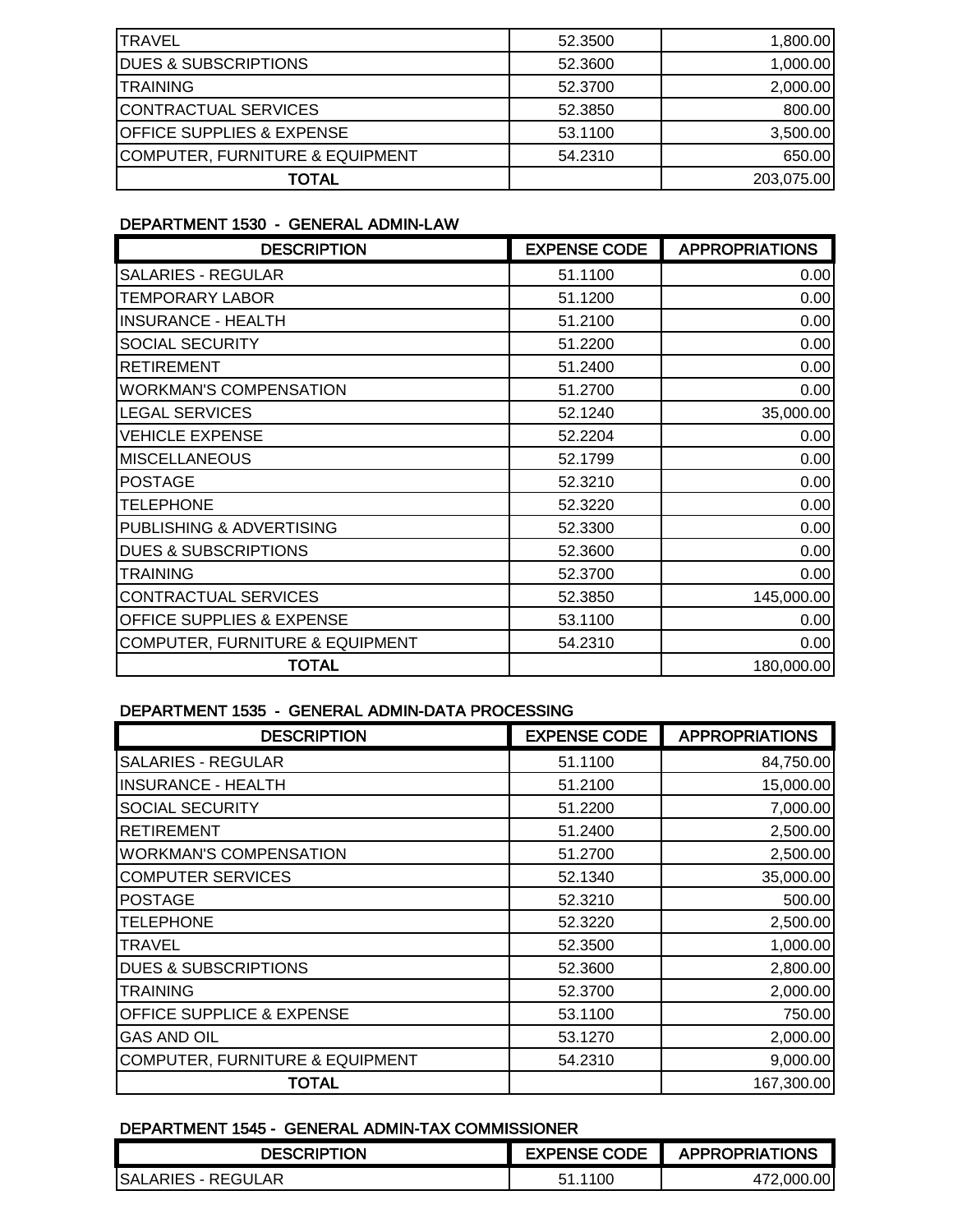| <b>TEMPORARY LABOR</b>                     | 51.1200 | 1,000.00   |
|--------------------------------------------|---------|------------|
| <b>OVERTIME</b>                            | 51.1300 | 1,500.00   |
| <b>INSURANCE - HEALTH</b>                  | 51.2100 | 152,250.00 |
| SOCIAL SECURITY                            | 51.2200 | 34,000.00  |
| <b>RETIREMENT</b>                          | 51.2400 | 37,000.00  |
| <b>WORKMAN'S COMPENSATION</b>              | 51.2700 | 7,000.00   |
| <b>EMPLOYMENT PHYSICALS</b>                | 51.2920 | 0.00       |
| <b>EAP EXPENSE</b>                         | 51.2930 | 200.00     |
| <b>AUDIT</b>                               | 52.1210 | 16,500.00  |
| <b>LEGAL SERVICES</b>                      | 52.1240 | 0.00       |
| <b>COMPUTER SERVICES</b>                   | 52.1340 | 58,000.00  |
| <b>POSTAGE</b>                             | 52.3210 | 45,000.00  |
| <b>TELEPHONE</b>                           | 52.3220 | 3,250.00   |
| PUBLISHING & ADVERTISING                   | 52.3300 | 12,000.00  |
| <b>TRAVEL</b>                              | 52.3500 | 3,000.00   |
| <b>TRAINING</b>                            | 52.3700 | 2,000.00   |
| CONTRACTUAL SERVICES                       | 52.3850 | 0.00       |
| OFFICE SUPPLIES & EXPENSE                  | 53.1100 | 10,000.00  |
| <b>COMPUTER, FURNITURE &amp; EQUIPMENT</b> | 54.2310 | 0.00       |
| <b>TOTAL</b>                               |         | 854,700.00 |
|                                            |         |            |

### DEPARTMENT 1550 - GENERAL ADMIN-TAX ASSESSOR

| <b>DESCRIPTION</b>                        | <b>EXPENSE CODE</b> | <b>APPROPRIATIONS</b> |
|-------------------------------------------|---------------------|-----------------------|
| <b>SALARIES - REGULAR</b>                 | 51.1100             | 615,000.00            |
| <b>TEMPORARY LABOR</b>                    | 51.1200             | 3,000.00              |
| <b>OVERTIME</b>                           | 51.1300             | 15,000.00             |
| <b>INSURANCE - HEALTH</b>                 | 51.2100             | 183,750.00            |
| SOCIAL SECURITY                           | 51.2200             | 44,500.00             |
| <b>RETIREMENT</b>                         | 51.2400             | 52,000.00             |
| <b>WORKMAN'S COMPENSATION</b>             | 51.2700             | 9,200.00              |
| <b>EMPLOYMENT PHYSICALS</b>               | 51.2920             | 0.00                  |
| <b>EAP EXPENSE</b>                        | 51.2930             | 200.00                |
| <b>BOARD OF ASSESSORS</b>                 | 52.1110             | 8,175.00              |
| <b>COMPUTER SERVICES</b>                  | 52.1340             | 1,000.00              |
| <b>EQUIPMENT REPAIR &amp; MAINTENANCE</b> | 52.2203             | 1,600.00              |
| <b>VEHICLE EXPENSE</b>                    | 52.2204             | 3,700.00              |
| <b>POSTAGE</b>                            | 52.3210             | 32,500.00             |
| <b>TELEPHONE</b>                          | 52.3220             | 4,000.00              |
| <b>TRAVEL</b>                             | 52.3500             | 4,500.00              |
| <b>DUES &amp; SUBSCRIPTIONS</b>           | 52.3600             | 4,810.00              |
| <b>TRAINING</b>                           | 52.3700             | 1,500.00              |
| CONTRACTUAL SERVICES                      | 52.3850             | 16,500.00             |
| <b>OFFICE SUPPLIES &amp; EXPENSE</b>      | 53.1100             | 7,800.00              |
| SUPPLIES, NON-OFFICE                      | 53.1110             | 1,750.00              |
| <b>GAS &amp; OIL</b>                      | 53.1270             | 6,000.00              |
| <b>EQUIPMENT PURCHASES</b>                | 54.2110             | 0.00                  |
| COMPUTER, FURNITURE & EQUIPMENT           | 54.2310             | 0.00                  |
| <b>TOTAL</b>                              |                     | 1,016,485.00          |

### DEPARTMENT 1555 - GENERAL ADMIN-RISK MANAGEMENT

| SCRIPTION<br><b>DESC</b> | <b>CODE</b> | TIONS<br><b>DRIA</b><br>ΤK<br><b>ADDD</b> |
|--------------------------|-------------|-------------------------------------------|
|                          |             |                                           |
|                          |             |                                           |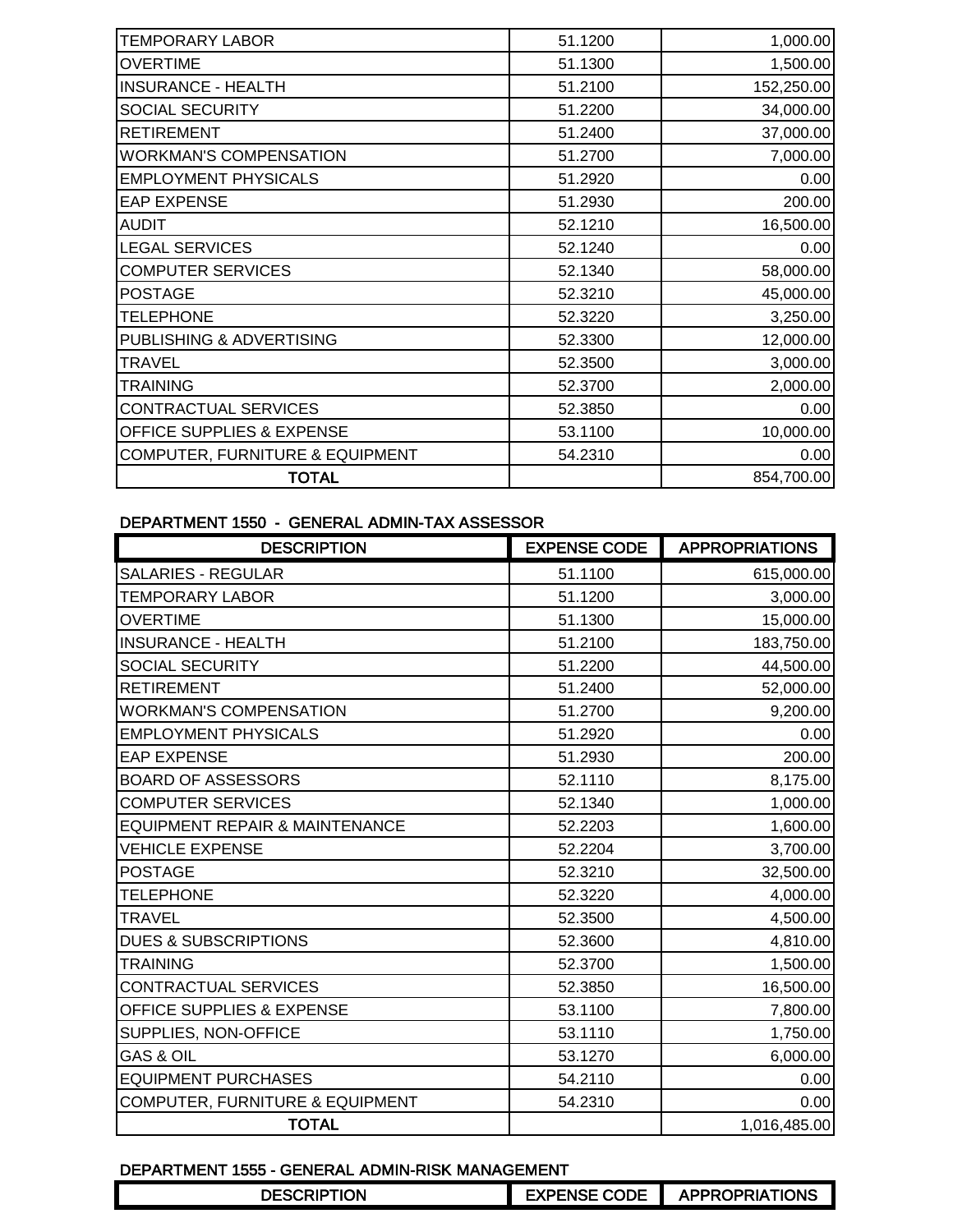| SOLID WASTE EMPLOYEE WAGES AND BENEFITS    | 51.1100 | 215,000.00   |
|--------------------------------------------|---------|--------------|
| E-911 EMPLOYEE WAGES AND BENEFITS          | 51.1199 | 1,112,000.00 |
| ELECTED OFFICIAL RETIREMENT                | 51.2410 | 0.00         |
| <b>UNEMPLOYMENT</b>                        | 51.2600 | 5,000.00     |
| <b>LAW LIBRARY</b>                         | 52.1250 | 0.00         |
| <b>MISCELLANEOUS</b>                       | 52.1799 | 15,000.00    |
| <b>VICTIM'S EMERGENCY FUND</b>             | 52.3006 | 2,500.00     |
| CHILD ABUSE ACT                            | 52.3008 | 2,500.00     |
| <b>INSURANCE, LIABILITY</b>                | 52,3100 | 428,000.00   |
| <b>INSURANCE, AUTO</b>                     | 52.3120 | 332,000.00   |
| <b>BONDS</b>                               | 52.3130 | 4,500.00     |
| PEACE OFFICER TRAINING                     | 52.3710 | 0.00         |
| CONTRACTUAL SERVICES                       | 52.3850 | 8,500.00     |
| <b>COMPUTER, FURNITURE &amp; EQUIPMENT</b> | 54.2310 | 0.00         |
| <b>DAMAGE SETTLEMENTS</b>                  | 55.2210 | 125,000.00   |
| <b>CONTINGENCY</b>                         | 57.9990 | 387,400.00   |
| OPERATING TRANSFER OUT                     | 61.1000 | 0.00         |
| <b>TOTAL</b>                               |         | 2,637,400.00 |

# DEPARTMENT 2150 - SUPERIOR COURT

| <b>DESCRIPTION</b>               | <b>EXPENSE CODE</b> | <b>APPROPRIATIONS</b> |
|----------------------------------|---------------------|-----------------------|
| SALARIES - REGULAR               | 51.1100             | 100,000.00            |
| <b>SALARY SUPPLEMENTS</b>        | 51.1110             | 12,000.00             |
| <b>BAILIFF'S PAY</b>             | 51.1120             | 57,300.00             |
| <b>INSURANCE - HEALTH</b>        | 51.2100             | 0.00                  |
| <b>SOCIAL SECURITY</b>           | 51.2200             | 6,000.00              |
| <b>RETIREMENT</b>                | 51.2400             | 0.00                  |
| <b>WORKMAN'S COMPENSATION</b>    | 51.2700             | 0.00                  |
| <b>COMPUTER SERVICES</b>         | 52.1340             | 150.00                |
| <b>DRUG COURT</b>                | 52.3001             | 130,000.00            |
| <b>COURT REPORTER'S FEES</b>     | 52.3002             | 125,000.00            |
| PUBLIC DEFENDER, COURT APPOINTED | 52.3003             | 0.00                  |
| PUBLIC DEFENDER EXPENSES         | 52.3004             | 6,000.00              |
| OTHER COURT COSTS                | 52.3005             | 20,000.00             |
| PER DIEM, JURORS                 | 52.3007             | 115,000.00            |
| <b>POSTAGE</b>                   | 52.3210             | 2,500.00              |
| <b>TELEPHONE</b>                 | 52.3220             | 4,500.00              |
| <b>TRAVEL</b>                    | 52.3500             | 500.00                |
| <b>DUES &amp; SUBSCRIPTIONS</b>  | 52.3600             | 1,000.00              |
| <b>TRAINING</b>                  | 52.3700             | 8,000.00              |
| OFFICE SUPPLIES & EXPENSE        | 53.1100             | 8,500.00              |
| <b>MISCELLANEOUS</b>             | 53.1799             | 283.00                |
| COMPUTER, FURNITURE & EQUIPMENT  | 54.2310             | 0.00                  |
| <b>TOTAL</b>                     |                     | 596,733.00            |

### DEPARTMENT 2180 - CLERK OF SUPERIOR COURT

| <b>DESCRIPTION</b>     | <b>EXPENSE CODE</b> | <b>APPROPRIATIONS</b> |
|------------------------|---------------------|-----------------------|
| ISALARIES - REGULAR    | 51.1100             | 588,600.00            |
| <b>TEMPORARY LABOR</b> | 51.1200             | 50,000.00             |
| <b>IOVERTIME</b>       | 51.1300             | 1.000.00              |
| IINSURANCE - HEALTH    | 51.2100             | 173,000.00            |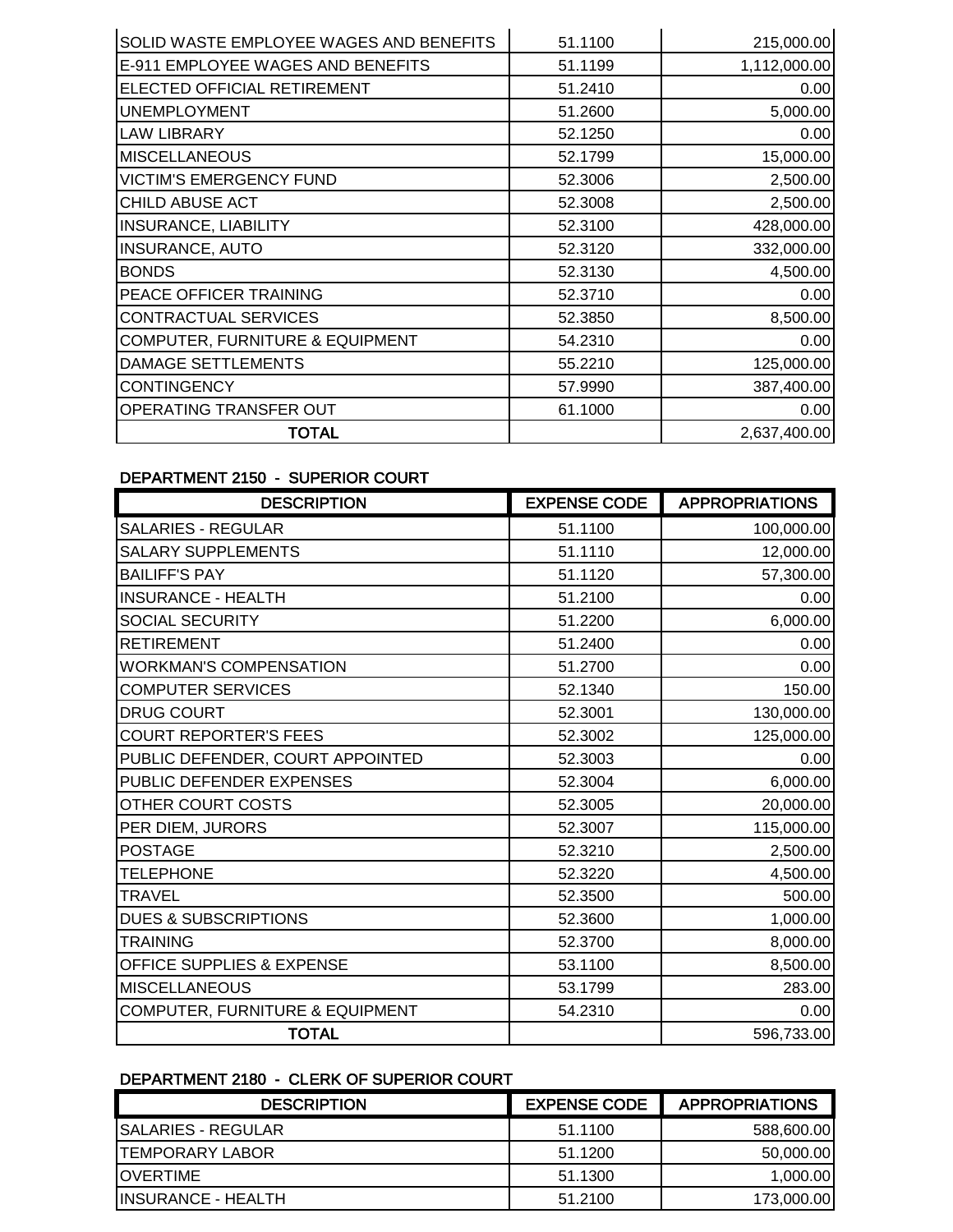| <b>SOCIAL SECURITY</b>                     | 51.2200 | 50,000.00  |
|--------------------------------------------|---------|------------|
| <b>RETIREMENT</b>                          | 51.2400 | 41,000.00  |
| <b>WORKMAN'S COMPENSATION</b>              | 51.2700 | 6,500.00   |
| <b>EMPLOYMENT PHYSICALS</b>                | 51.2920 | 200.00     |
| <b>EAP EXPENSE</b>                         | 51.2930 | 250.00     |
| BOARD OF EQUALIZATION EXPENSE              | 52.1120 | 9,100.00   |
| <b>AUDIT</b>                               | 52.1210 | 4,000.00   |
| <b>COMPUTER SERVICES</b>                   | 52.1340 | 8,000.00   |
| EQUIPMENT REPAIR & MAINTENANCE             | 52.2203 | 1,500.00   |
| <b>POSTAGE</b>                             | 52.3210 | 12,000.00  |
| <b>TELEPHONE</b>                           | 52.3220 | 5,500.00   |
| <b>DUI PUBLISHING</b>                      | 52.3310 | 100.00     |
| <b>TRAVEL</b>                              | 52.3500 | 1,500.00   |
| <b>TRAINING</b>                            | 52.3700 | 1,500.00   |
| CONTRACTUAL SERVICES                       | 52.3850 | 19,000.00  |
| OFFICE SUPPLIES & EXPENSE                  | 53.1100 | 17,000.00  |
| <b>COMPUTER, FURNITURE &amp; EQUIPMENT</b> | 54.2310 | 0.00       |
| TOTAL                                      |         | 989,750.00 |
|                                            |         |            |

# DEPARTMENT 2200 - DISTRICT ATTORNEY

| <b>DESCRIPTION</b>                   | <b>EXPENSE CODE</b> | <b>APPROPRIATIONS</b> |
|--------------------------------------|---------------------|-----------------------|
| <b>SALARIES - REGULAR</b>            | 51.1100             | 389,461.00            |
| <b>SALARY SUPPLEMENTS</b>            | 51.1110             | 35,400.00             |
| SUPPORT SUPPLEMENT                   | 51.1220             | 0.00                  |
| <b>OVERTIME</b>                      | 51.1300             | 0.00                  |
| <b>INSURANCE - HEALTH</b>            | 51.2100             | 41,299.00             |
| SOCIAL SECURITY                      | 51.2200             | 30,000.00             |
| <b>RETIREMENT</b>                    | 51.2400             | 15,000.00             |
| <b>WORKMAN'S COMPENSATION</b>        | 51.2700             | 9,300.00              |
| OFFICE RENT                          | 52.2310             | 0.00                  |
| <b>POSTAGE</b>                       | 52.3210             | 0.00                  |
| <b>TELEPHONE</b>                     | 52.3220             | 13,440.00             |
| TRAVEL                               | 52.3500             | 1,400.00              |
| <b>TRAINING</b>                      | 52.3700             | 0.00                  |
| <b>VICTIM - WITNESS PROGRAM</b>      | 52.3960             | 7,476.00              |
| VICTIM - ADVOCATE PROGRAM            | 52.3961             | 151,930.00            |
| <b>OFFICE SUPPLIES &amp; EXPENSE</b> | 53.1100             | 29,867.00             |
| <b>TOTAL</b>                         |                     | 724,573.00            |

# DEPARTMENT 2300 - STATE COURT

| <b>DESCRIPTION</b>            | <b>EXPENSE CODE</b> | <b>APPROPRIATIONS</b> |
|-------------------------------|---------------------|-----------------------|
| <b>SALARIES - REGULAR</b>     | 51.1100             | 149,700.00            |
| <b>OVERTIME</b>               | 51.1300             | 0.00                  |
| <b>INSURANCE - HEALTH</b>     | 51.2100             | 21,000.00             |
| <b>SOCIAL SECURITY</b>        | 51.2200             | 12,500.00             |
| <b>RETIREMENT</b>             | 51.2400             | 11,000.00             |
| <b>WORKMAN'S COMPENSATION</b> | 51.2700             | 2,300.00              |
| <b>EAP EXPENSE</b>            | 51.2930             | 100.00                |
| LAW REFERENCE BOOKS           | 52.1250             | 400.00                |
| <b>COURT REPORTER'S FEES</b>  | 52,3002             | 18,000.00             |
| PUBLIC DEFENDER EXPENSE       | 52.3004             | 92,775.00             |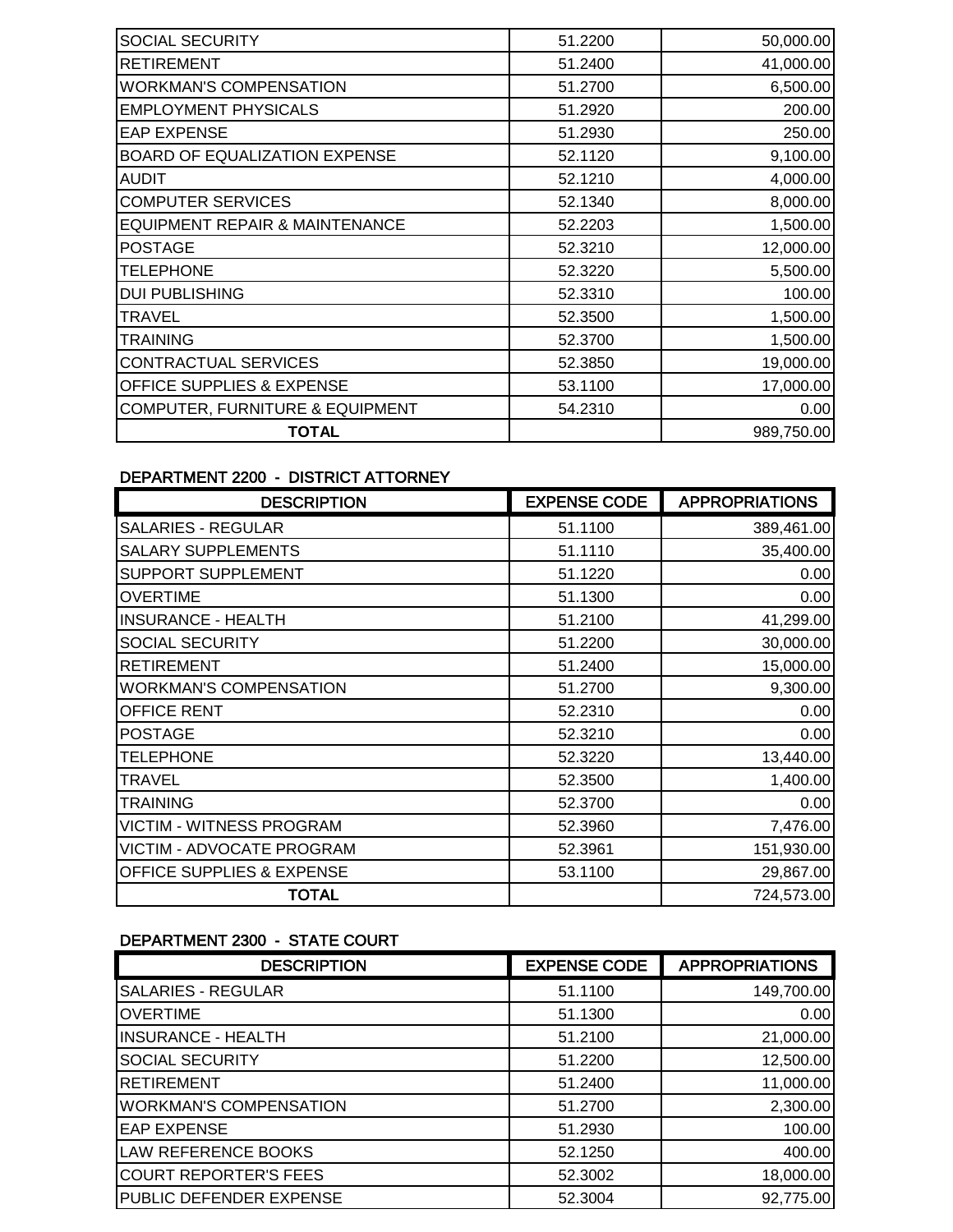| OTHER COURT COSTS                          | 52,3005 | 750.00     |
|--------------------------------------------|---------|------------|
| PER DIEM, JURORS                           | 52.3007 | 15,000.00  |
| <b>POSTAGE</b>                             | 52.3210 | 1,436.00   |
| <b>TELEPHONE</b>                           | 52.3220 | 600.00     |
| <b>TRAVEL</b>                              | 52,3500 | 0.00       |
| <b>DUES &amp; SUBSCRIPTIONS</b>            | 52,3600 | 400.00     |
| <b>TRAINING</b>                            | 52.3700 | 657.00     |
| <b>CONTRACTUAL SERVICES</b>                | 52.3850 | 16,500.00  |
| <b>OFFICE SUPPLIES &amp; EXPENSE</b>       | 53.1100 | 1,900.00   |
| <b>COMPUTER, FURNITURE &amp; EQUIPMENT</b> | 54.2310 | 0.00       |
| <b>TOTAL</b>                               |         | 345,018.00 |

### DEPARTMENT 2310 - SOLICITOR

| <b>DESCRIPTION</b>                         | <b>EXPENSE CODE</b> | <b>APPROPRIATIONS</b> |
|--------------------------------------------|---------------------|-----------------------|
| <b>SALARIES - REGULAR</b>                  | 51.1100             | 235,600.00            |
| <b>TEMPORARY LABOR</b>                     | 51.1200             | 0.00                  |
| <b>OVERTIME</b>                            | 51.1300             | 0.00                  |
| <b>INSURANCE - HEALTH</b>                  | 51.2100             | 55,000.00             |
| SOCIAL SECURITY                            | 51.2200             | 19,000.00             |
| <b>RETIREMENT</b>                          | 51.2400             | 18,000.00             |
| <b>WORKMAN'S COMPENSATION</b>              | 51.2700             | 4,500.00              |
| <b>EAP EXPENSE</b>                         | 51.2930             | 100.00                |
| <b>AUDIT</b>                               | 52.1210             | 2,000.00              |
| <b>COMPUTER SERVICES</b>                   | 52.1340             | 1,500.00              |
| OTHER COURT COSTS                          | 52.3005             | 1,500.00              |
| <b>POSTAGE</b>                             | 52.3210             | 1,000.00              |
| <b>TELEPHONE</b>                           | 52.3220             | 2,500.00              |
| TRAVEL                                     | 52.3500             | 2,500.00              |
| TRAINING                                   | 52.3700             | 2,000.00              |
| VICTIM - ADVOCATE PROGRAM                  | 52.3961             | 68,000.00             |
| <b>OFFICE SUPPLIES &amp; EXPENSE</b>       | 53.1100             | 3,000.00              |
| <b>COMPUTER, FURNITURE &amp; EQUIPMENT</b> | 54.2310             | 2,500.00              |
| <b>TOTAL</b>                               |                     | 418,700.00            |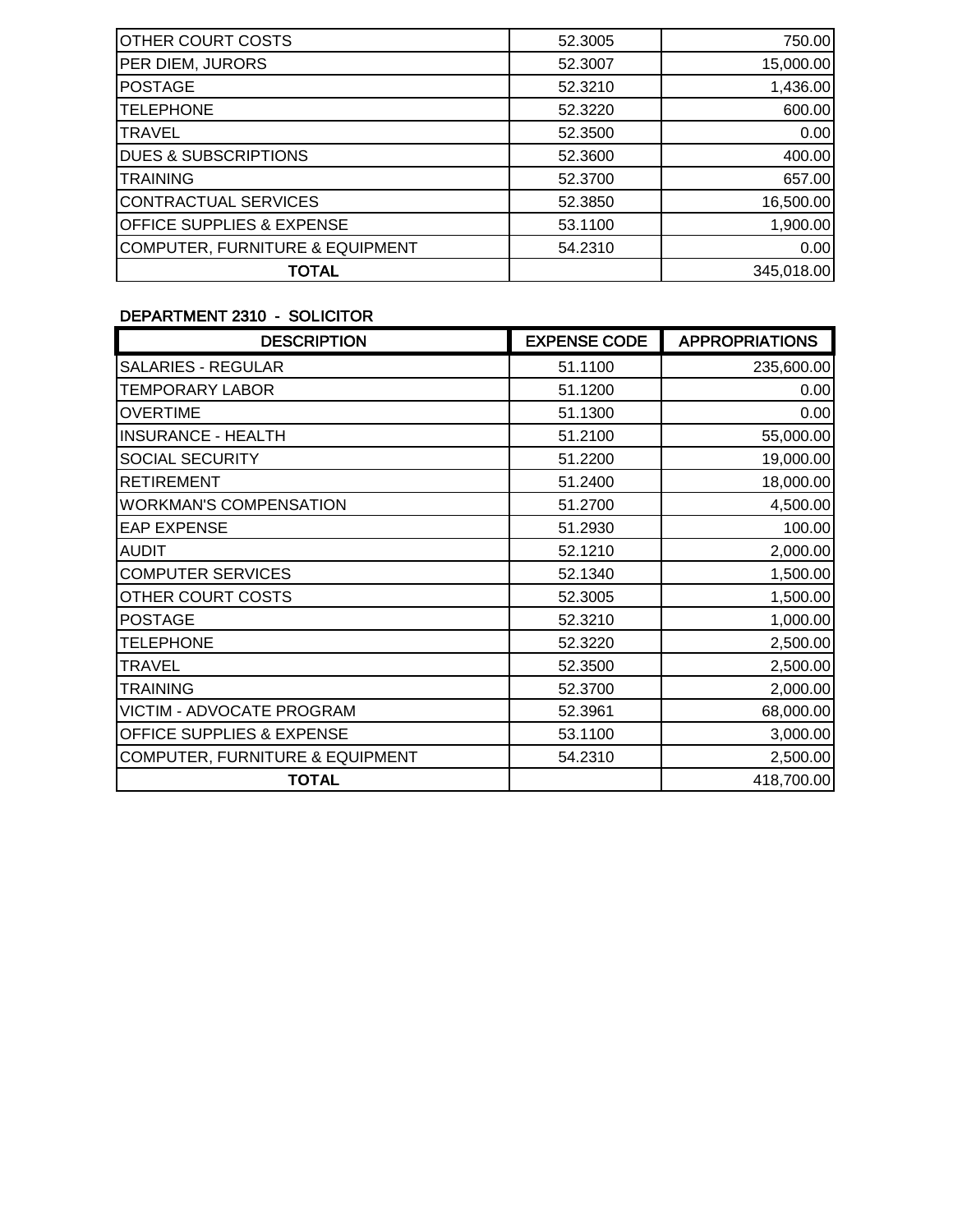# DEPARTMENT 2400 - MAGISTRATE COURT

| <b>DESCRIPTION</b>              | <b>EXPENSE CODE</b> | <b>APPROPRIATIONS</b> |
|---------------------------------|---------------------|-----------------------|
| SALARIES - REGULAR              | 51.1100             | 322,000.00            |
| MAGISTRATE JUDGE                | 51.1130             | 34,200.00             |
| <b>TEMPORARY LABOR</b>          | 51.1200             | 34,000.00             |
| <b>OVERTIME</b>                 | 51.1300             | 500.00                |
| <b>INSURANCE - HEALTH</b>       | 51.2100             | 84,000.00             |
| SOCIAL SECURITY                 | 51.2200             | 26,000.00             |
| <b>RETIREMENT</b>               | 51.2400             | 27,000.00             |
| <b>WORKMAN'S COMPENSATION</b>   | 51.2700             | 4,500.00              |
| <b>EMPLOYMENT PHYSICALS</b>     | 51.2920             | 0.00                  |
| <b>EAP EXPENSE</b>              | 51.2930             | 200.00                |
| <b>AUDIT</b>                    | 52.1210             | 2,250.00              |
| <b>LAW LIBRARY</b>              | 52.1250             | 250.00                |
| <b>COMPUTER SERVICES</b>        | 52.1340             | 2,000.00              |
| <b>VEHICLE EXPENSE</b>          | 52.2204             | 5,000.00              |
| OTHER COURT COSTS               | 52.3005             | 750.00                |
| <b>POSTAGE</b>                  | 52.3210             | 6,500.00              |
| <b>TELEPHONE</b>                | 52.3220             | 3,500.00              |
| <b>TRAVEL</b>                   | 52.3500             | 2,000.00              |
| <b>TRAINING</b>                 | 52.3700             | 3,400.00              |
| CONTRACTUAL SERVICES            | 52.3850             | 3,500.00              |
| OFFICE SUPPLIES & EXPENSE       | 53.1100             | 6,000.00              |
| COMPUTER, FURNITURE & EQUIPMENT | 54.2310             | 0.00                  |
| <b>TOTAL</b>                    |                     | 567,550.00            |

### DEPARTMENT 2450 - PROBATE COURT

| <b>DESCRIPTION</b>                        | <b>EXPENSE CODE</b> | <b>APPROPRIATIONS</b> |
|-------------------------------------------|---------------------|-----------------------|
| <b>SALARIES - REGULAR</b>                 | 51.1100             | 192,600.00            |
| TEMPORARY LABOR                           | 51.1200             | 47,000.00             |
| <b>OVERTIME</b>                           | 51.1300             | 0.00                  |
| <b>INSURANCE - HEALTH</b>                 | 51.2100             | 40,950.00             |
| SOCIAL SECURITY                           | 51.2200             | 19,500.00             |
| <b>RETIREMENT</b>                         | 51.2400             | 17,000.00             |
| <b>WORKMAN'S COMPENSATION</b>             | 51.2700             | 2,000.00              |
| <b>EAP EXPENSE</b>                        | 51.2930             | 250.00                |
| <b>AUDIT</b>                              | 52.1210             | 1,500.00              |
| <b>LEGAL SERVICES</b>                     | 52.1240             | 0.00                  |
| <b>COMPUTER SERVICES</b>                  | 52.1340             | 1,500.00              |
| <b>EQUIPMENT REPAIR &amp; MAINTENANCE</b> | 52.2203             | 2,500.00              |
| OTHER COURT COSTS                         | 52,3005             | 1,500.00              |
| <b>POSTAGE</b>                            | 52.3210             | 6,500.00              |
| <b>TELEPHONE</b>                          | 52.3220             | 1,800.00              |
| PUBLISHING & ADVERTISING                  | 52.3300             | 1,000.00              |
| TRAVEL                                    | 52.3500             | 6,500.00              |
| <b>DUES &amp; SUBSCRIPTIONS</b>           | 52.3600             | 850.00                |
| <b>TRAINING</b>                           | 52.3700             | 1,100.00              |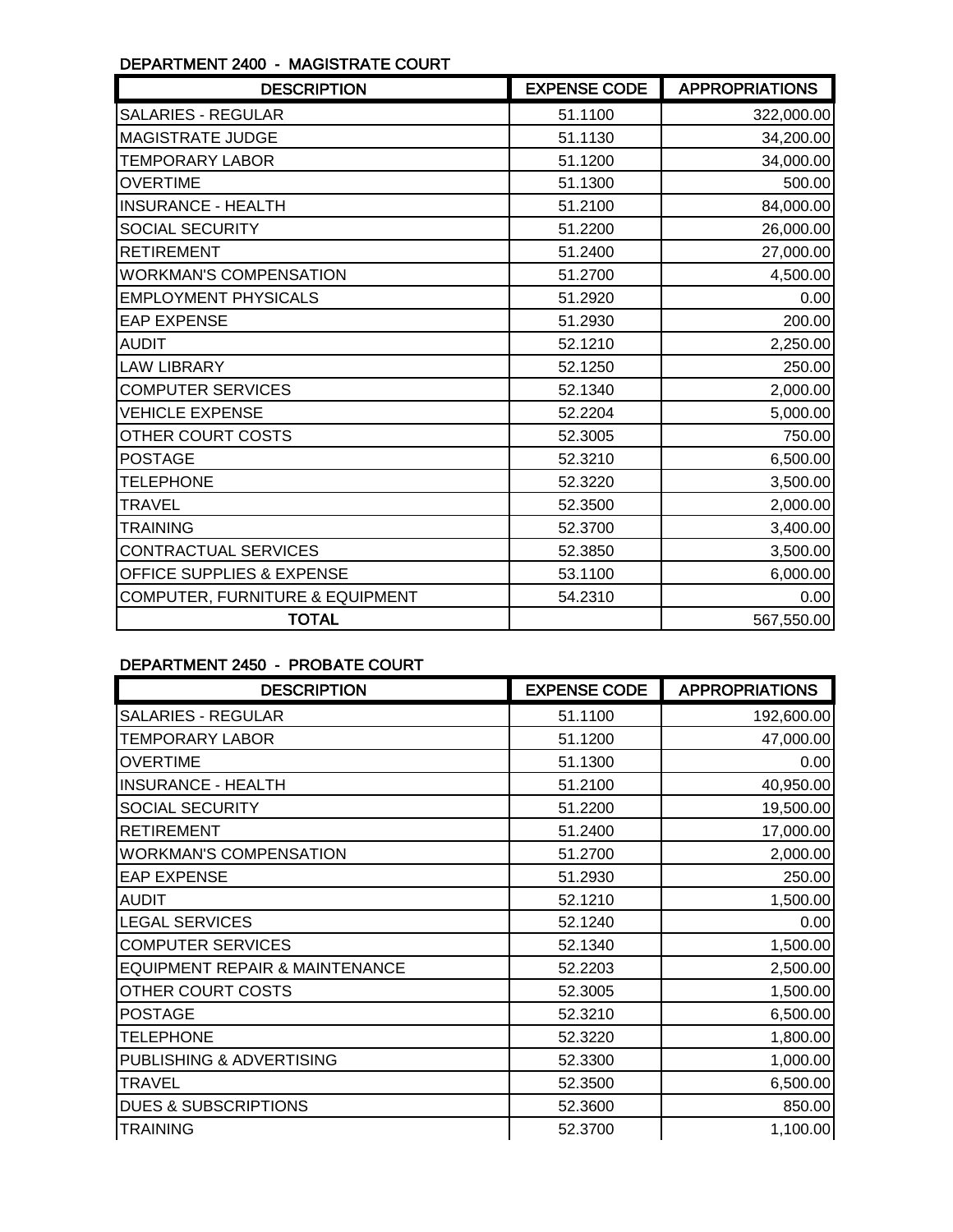| CONTRACTUAL SERVICES                 | 52.3850 | 25,000.00  |
|--------------------------------------|---------|------------|
| <b>OFFICE SUPPLIES &amp; EXPENSE</b> | 53.1100 | 6,500.00   |
| COMPUTER, FURNITURE & EQUIPMENT      | 54.2310 | 0.00I      |
| TOTAL                                |         | 375,550.00 |

### DEPARTMENT 2600 - JUVENILE COURT

| <b>DESCRIPTION</b>              | <b>EXPENSE CODE</b> | <b>APPROPRIATIONS</b> |
|---------------------------------|---------------------|-----------------------|
| <b>SALARIES - REGULAR</b>       | 51.1100             | 227,000.00            |
| <b>TEMPORARY LABOR</b>          | 51.1200             | 21,000.00             |
| <b>OVERTIME</b>                 | 51.1300             | 0.00                  |
| <b>INSURANCE - HEALTH</b>       | 51.2100             | 60,900.00             |
| <b>SOCIAL SECURITY</b>          | 51.2200             | 18,250.00             |
| <b>RETIREMENT</b>               | 51.2400             | 11,500.00             |
| <b>WORKMAN'S COMPENSATION</b>   | 51.2700             | 3,000.00              |
| <b>EAP EXPENSE</b>              | 51.2930             | 100.00                |
| JUVENILE MEDICAL CLEARANCE      | 52.1221             | 7,000.00              |
| <b>COUNSELING SERVICES</b>      | 52.1230             | 15,000.00             |
| <b>VEHICLE EXPENSE</b>          | 52.2204             | 2,000.00              |
| <b>LEASED EQUIPMENT</b>         | 52.2330             | 0.00                  |
| JUVENILE WELLNESS COURT         | 52.3001             | 105,000.00            |
| <b>COURT REPORTER</b>           | 52.3002             | 8,500.00              |
| OTHER COURT COSTS               | 52.3005             | 208,000.00            |
| <b>JUVENILE DETENTION</b>       | 52.3006             | 0.00                  |
| <b>POSTAGE</b>                  | 52.3210             | 1,500.00              |
| <b>TELEPHONE</b>                | 52.3220             | 2,600.00              |
| <b>TRAVEL</b>                   | 52.3500             | 7,500.00              |
| <b>TRAINING</b>                 | 52.3700             | 500.00                |
| CONTRACTUAL SERVICES            | 52.3850             | 695.00                |
| OFFICE SUPPLIES & EXPENSE       | 53.1100             | 10,000.00             |
| COMPUTER, FURNITURE & EQUIPMENT | 54.2310             | 0.00                  |
| <b>TOTAL</b>                    |                     | 710,045.00            |

# DEPARTMENT 2610 - ADA-JUVENILE COURT

| <b>DESCRIPTION</b>          | <b>EXPENSE CODE</b> | <b>APPROPRIATIONS</b> |
|-----------------------------|---------------------|-----------------------|
| <b>CONTRACTUAL SERVICES</b> | 52.3850             | 25,000,00             |
| <b>TOTAL</b>                |                     | 25,000,00             |

### DEPARTMENT 2800 - PUBLIC DEFENDER

| <b>DESCRIPTION</b>               | <b>EXPENSE CODE</b> | <b>APPROPRIATIONS</b> |
|----------------------------------|---------------------|-----------------------|
| <b>SALARIES - REGULAR</b>        | 51.1100             | 427,000.00            |
| <b>SALARY SUPPLEMENTS</b>        | 51.1110             | 13,000.00             |
| <b>INSURANCE - HEALTH</b>        | 51.2100             | 81,889.00             |
| <b>SOCIAL SECURITY</b>           | 51.2200             | 42,000.00             |
| RETIREMENT                       | 51.2400             | 37,500.00             |
| <b>WORKMAN'S COMPENSATION</b>    | 51.2700             | 18,000.00             |
| EQUIPMENT REPAIR AND MAINTENANCE | 52.2203             | 0.00                  |
| <b>OFFICE RENT</b>               | 52.2310             | 66,000.00             |
| <b>COURT REPORTER FEES</b>       | 52.3002             | 0.00                  |
| <b>POSTAGE</b>                   | 52.3210             | 3,000.00              |
| TELEPHONE                        | 52.3220             | 12,000.00             |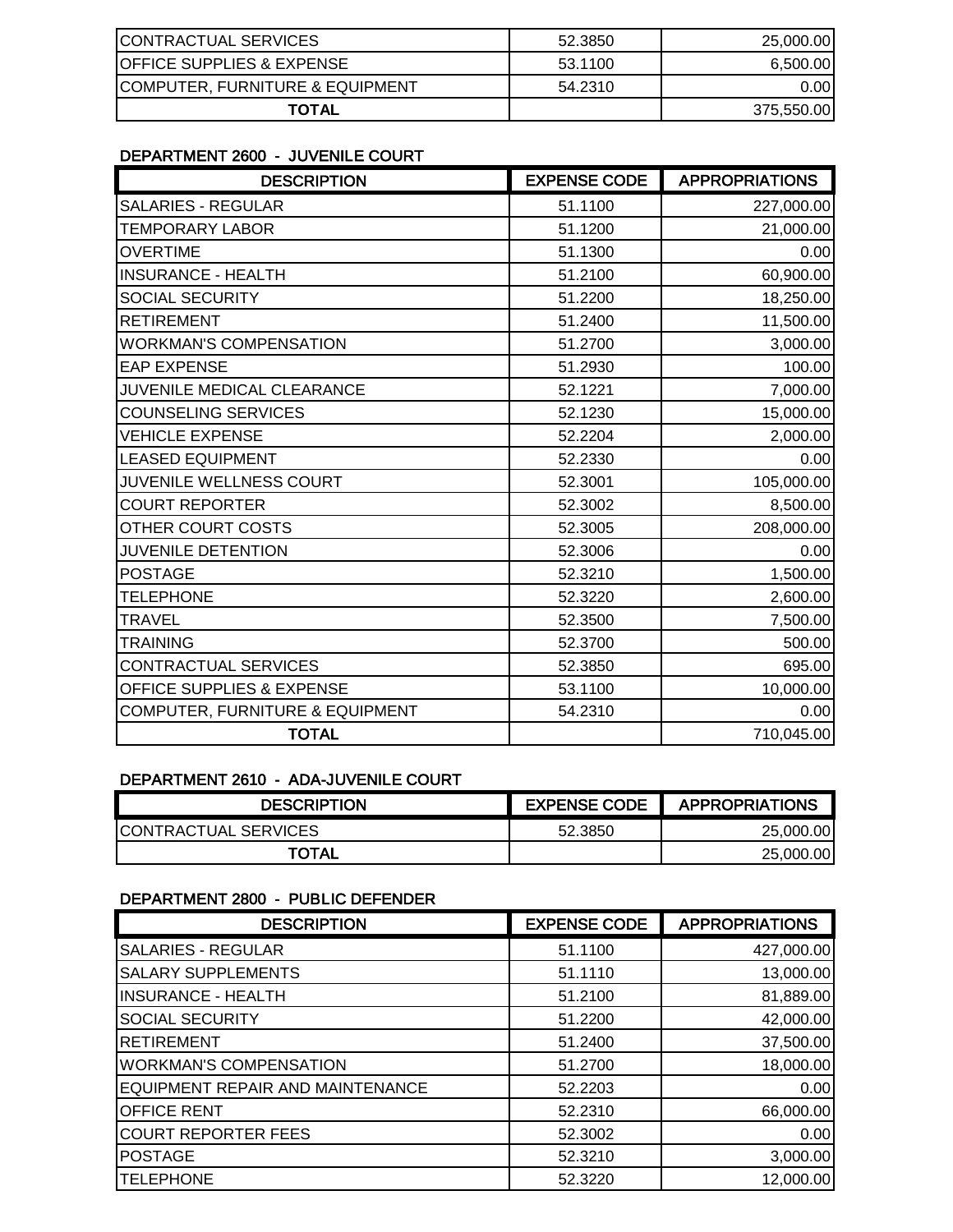| <b>DUES AND SUBSCRIPTIONS</b>        | 52.3600 | 4,300.00   |
|--------------------------------------|---------|------------|
| <b>CONTRACTUAL SERVICES</b>          | 52.3850 | 29,929.00  |
| <b>OFFICE SUPPLIES &amp; EXPENSE</b> | 53.1100 | 18,000.00  |
| TOTAL                                |         | 752,618.00 |

### DEPARTMENT 3300 - SHERIFF

| <b>DESCRIPTION</b>                       | <b>EXPENSE CODE</b> | <b>APPROPRIATIONS</b> |
|------------------------------------------|---------------------|-----------------------|
| <b>SALARIES - REGULAR</b>                | 51.1100             | 6,714,000.00          |
| <b>OVERTIME</b>                          | 51.1300             | 485,000.00            |
| <b>INSURANCE - HEALTH</b>                | 51.2100             | 1,941,450.00          |
| SOCIAL SECURITY                          | 51.2200             | 508,000.00            |
| <b>RETIREMENT</b>                        | 51.2400             | 445,000.00            |
| <b>WORKMAN'S COMPENSATION</b>            | 51.2700             | 225,000.00            |
| <b>EMPLOYMENT PHYSICAL</b>               | 51.2920             | 3,000.00              |
| <b>EAP EXPENSE</b>                       | 51.2930             | 3,000.00              |
| AUDIT                                    | 52.1210             | 5,000.00              |
| <b>MEDICAL SERVICES</b>                  | 52.1220             | 896,580.00            |
| <b>EXTRADITION EXPENSE</b>               | 52.1320             | 8,000.00              |
| <b>COMPUTER SERVICES</b>                 | 52.1340             | 26,440.00             |
| K-9 PROGRAM EXPENSES                     | 52.1430             | 3,000.00              |
| <b>BUILDING REPAIR &amp; MAINTENANCE</b> | 52.2201             | 115,000.00            |
| EQUIP. REPAIR & MAINTENANCE              | 52.2203             | 21,730.00             |
| <b>VEHICLE EXPENSE</b>                   | 52.2204             | 125,000.00            |
| <b>LEASED EQUIPMENT</b>                  | 52.2330             | 5,000.00              |
| <b>POSTAGE</b>                           | 52.3210             | 3,500.00              |
| <b>TELEPHONE</b>                         | 52.3220             | 30,000.00             |
| FILM, DEVELOPING                         | 52.3410             | 2,000.00              |
| <b>TRAVEL</b>                            | 52.3500             | 2,500.00              |
| <b>DUES &amp; SUBSCRIPTIONS</b>          | 52.3600             | 500.00                |
| <b>TRAINING</b>                          | 52.3700             | 40,000.00             |
| <b>CONTRACTUAL SERVICES</b>              | 52.3850             | 10,000.00             |
| <b>OFFICE SUPPLIES &amp; EXPENSE</b>     | 53.1100             | 20,000.00             |
| <b>UTILITIES</b>                         | 53.1200             | 470,000.00            |
| <b>GAS &amp; OIL</b>                     | 53.1270             | 260,000.00            |
| FOOD & KITCHEN SUPPLIES                  | 53.1300             | 538,000.00            |
| <b>UNIFORMS &amp; SUPPLIES</b>           | 53.1701             | 75,000.00             |
| <b>INMATE SUPPLIES</b>                   | 53.1704             | 4,851.00              |
| <b>MISCELLANEOUS</b>                     | 53.1799             | 1,000.00              |
| COMPUTER, FURNITURE & EQUIPMENT          | 54.2310             | 450.00                |
| <b>TOTAL</b>                             |                     | 12,988,001.00         |

# DEPARTMENT 3410 - CORRECTIONAL ADMINISTRATION

| <b>DESCRIPTION</b>            | <b>EXPENSE CODE</b> | <b>APPROPRIATIONS</b> |
|-------------------------------|---------------------|-----------------------|
| <b>SALARIES - REGULAR</b>     | 51.1100             | 1,498,000.00          |
| <b>OVERTIME</b>               | 51.1300             | 39,000.00             |
| <b>INSURANCE - HEALTH</b>     | 51.2100             | 455,000.00            |
| <b>SOCIAL SECURITY</b>        | 51.2200             | 115,000.00            |
| <b>RETIREMENT</b>             | 51.2400             | 87,000.00             |
| <b>WORKMAN'S COMPENSATION</b> | 51.2700             | 50,000.00             |
| <b>EMPLOYMENT PHYSICALS</b>   | 51.2920             | 1,250.00              |
| <b>EAP EXPENSE</b>            | 51.2930             | 1,000.00              |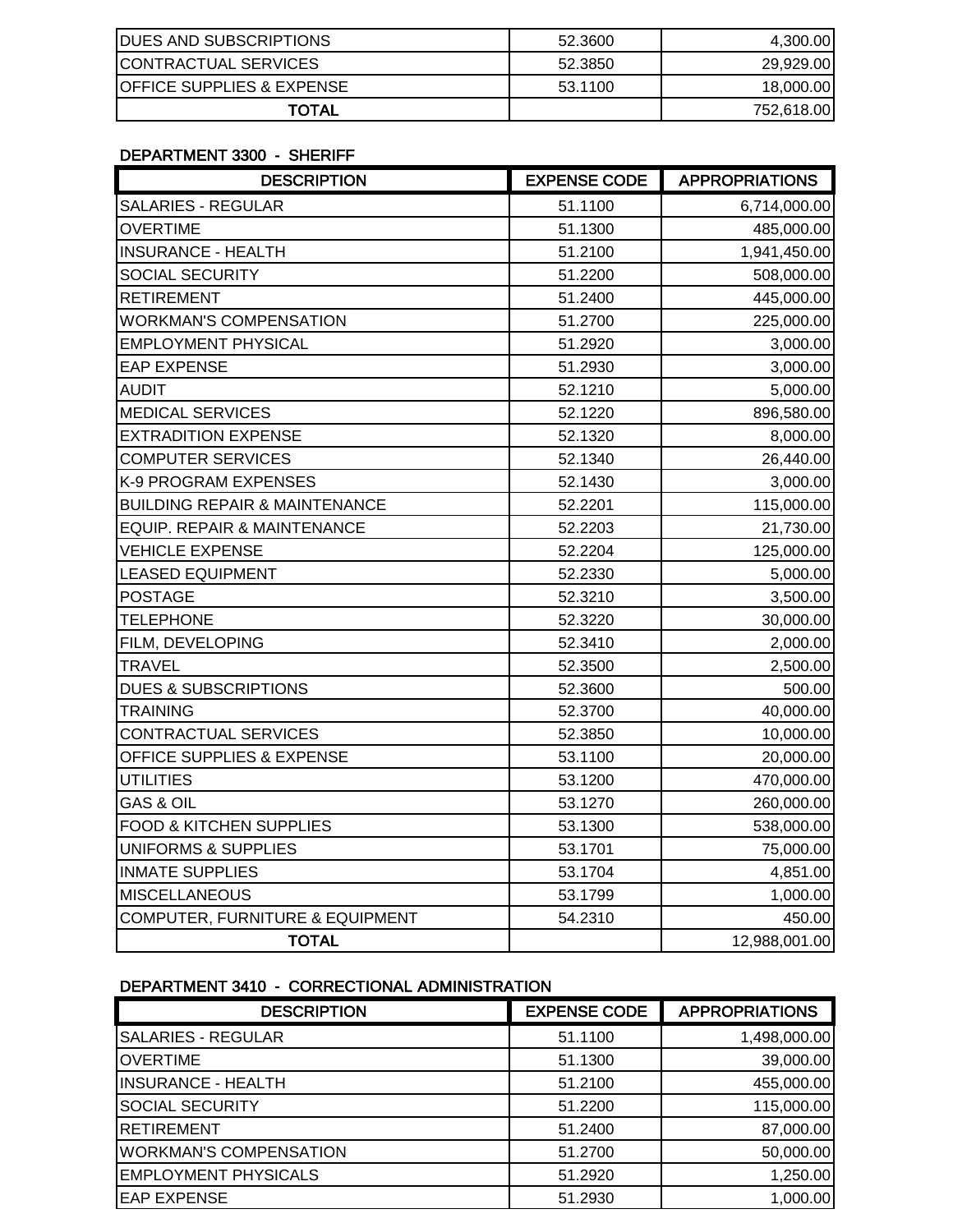| 52.1220 | 254,827.00   |
|---------|--------------|
| 52.2201 | 15,000.00    |
| 52.2203 | 9,500.00     |
| 52.2204 | 5,000.00     |
| 52.3210 | 525.00       |
| 52.3220 | 8,500.00     |
| 52.3500 | 500.00       |
| 52.3700 | 500.00       |
| 53.1100 | 4,635.00     |
| 53.1110 | 15,000.00    |
| 53.1200 | 260,000.00   |
| 53.1300 | 372,000.00   |
| 53.1701 | 10,000.00    |
| 53.1705 | 3,500.00     |
| 53.1714 | 18,000.00    |
| 53.1715 | 14,000.00    |
| 53.1716 | 2,500.00     |
| 54.2110 | 0.00         |
| 54.2310 | 0.00         |
|         | 3,240,237.00 |
|         |              |

### DEPARTMENT 3500 - FIRE DEPARTMENT

| <b>DESCRIPTION</b>                       | <b>EXPENSE CODE</b> | <b>APPROPRIATIONS</b> |
|------------------------------------------|---------------------|-----------------------|
| <b>SALARIES - REGULAR</b>                | 51.1100             | 3,565,000.00          |
| <b>TEMPORARY LABOR</b>                   | 51.1200             | 0.00                  |
| <b>VOLUNTEER EXPENSE</b>                 | 51.1210             | 0.00                  |
| <b>OVERTIME</b>                          | 51.1300             | 500,000.00            |
| <b>INSURANCE - HEALTH</b>                | 51.2100             | 1,113,000.00          |
| SOCIAL SECURITY                          | 51.2200             | 283,000.00            |
| <b>RETIREMENT</b>                        | 51.2400             | 214,000.00            |
| <b>WORKMAN'S COMPENSATION</b>            | 51.2700             | 124,000.00            |
| <b>EMPLOYMENT PHYSICALS</b>              | 51.2920             | 5,000.00              |
| <b>EAP EXPENSE</b>                       | 51.2930             | 2,000.00              |
| <b>MEDICAL SERVICES</b>                  | 52.1220             | 2,000.00              |
| <b>COMPUTER SERVICES</b>                 | 52.1340             | 2,500.00              |
| MAINTENANCE/ BREATHING GEAR              | 52.1350             | 3,500.00              |
| <b>BUILDING REPAIR &amp; MAINTENANCE</b> | 52.2201             | 15,000.00             |
| <b>REPAIR &amp; MAINTENANCE/ RADIOS</b>  | 52.2203             | 25,000.00             |
| <b>VEHICLE EXPENSE</b>                   | 52.2204             | 90,000.00             |
| <b>GARAGE RENT</b>                       | 52.2310             | 0.00                  |
| <b>EQUIPMENT RENTAL</b>                  | 52.2320             | 11,000.00             |
| <b>POSTAGE</b>                           | 52.3210             | 500.00                |
| <b>TELEPHONE</b>                         | 52.3220             | 31,000.00             |
| PUBLISHING & ADVERTISING                 | 52.3300             | 0.00                  |
| FILM, DEVELOPING                         | 52.3410             | 0.00                  |
| <b>TRAVEL</b>                            | 52.3500             | 2,500.00              |
| <b>DUES &amp; SUBSCRIPTIONS</b>          | 52.3600             | 500.00                |
| <b>TRAINING</b>                          | 52.3700             | 9,500.00              |
| CARROLLTON MUTUAL AID                    | 52.3920             | 582,180.00            |
| <b>OFFICE SUPPLIES &amp; EXPENSE</b>     | 53.1100             | 4,500.00              |
| SUPPLIES, NON-OFFICE                     | 53.1110             | 12,000.00             |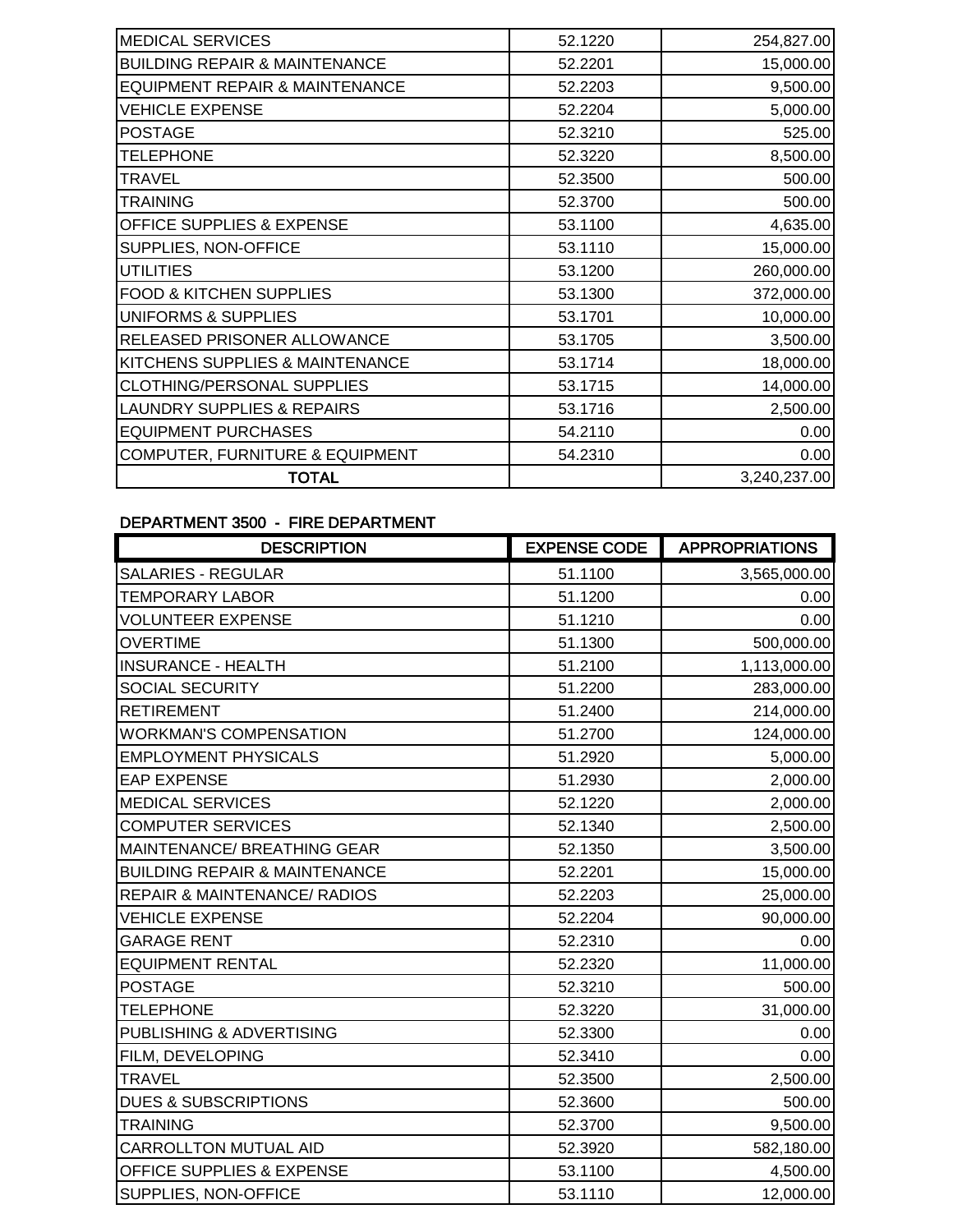| <b>UTILITIES</b>                           | 53.1200 | 150,000.00   |
|--------------------------------------------|---------|--------------|
| <b>GAS &amp; OIL</b>                       | 53.1270 | 110,000.00   |
| <b>UNIFORMS &amp; SUPPLIES</b>             | 53.1701 | 35,000.00    |
| TURN OUT GEAR                              | 53.1703 | 25,000.00    |
| DIVE TEAM SUPPLIES & EQUIPMENT             | 53.1713 | 3,500.00     |
| FIRE SAFETY HOUSE EXPENSE                  | 53.1797 | 0.00         |
| HONOR GUARD EXPENSE                        | 53.1798 | 0.00         |
| <b>MISCELLANEOUS</b>                       | 53.1799 | 1,000.00     |
| LEPC ACCOUNT                               | 53.1800 | 5,000.00     |
| <b>EMA PROGRAM</b>                         | 53.1801 | 35,000.00    |
| <b>EQUIPMENT PURCHASES</b>                 | 54.2110 | 3,500.00     |
| <b>EMS SUPPLIES</b>                        | 54.2120 | 7,000.00     |
| <b>FURNITURE &amp; FIXTURES</b>            | 54.2300 | 1,500.00     |
| <b>COMPUTER, FURNITURE &amp; EQUIPMENT</b> | 54.2310 | 0.00         |
| <b>SAFETY SUPPLIES</b>                     | 54.2510 | 13,000.00    |
| <b>TOTAL</b>                               |         | 6,987,180.00 |

### DEPARTMENT 3650 - EMS MEDICAL SERVICES

| <b>DESCRIPTION</b>      | <b>EXPENSE CODE</b> | <b>APPROPRIATIONS</b> |
|-------------------------|---------------------|-----------------------|
| <b>IPROGRAM EXPENSE</b> | 52.1450             | 837,000.00            |
| <b>TOTAL</b>            |                     | 837,000.00            |

### DEPARTMENT 3700 - CORONER/MEDICAL EXAMINER

| <b>DESCRIPTION</b>                   | <b>EXPENSE CODE</b> | <b>APPROPRIATIONS</b> |
|--------------------------------------|---------------------|-----------------------|
| <b>SALARIES - REGULAR</b>            | 51.1100             | 30,714.00             |
| SUPPORT SUPPLEMENT                   | 51.1220             | 9,950.00              |
| <b>INSURANCE - HEALTH</b>            | 51.2100             | 10,500.00             |
| SOCIAL SECURITY                      | 51.2200             | 2,300.00              |
| <b>RETIREMENT</b>                    | 51.2400             | 3,000.00              |
| <b>WORKMAN'S COMPENSATION</b>        | 51.2700             | 1,100.00              |
| <b>AUTOPSY EXPENSE</b>               | 52.1350             | 7,000.00              |
| PROGRAM EXPENSE                      | 52.1500             | 2,050.00              |
| <b>VEHICLE EXPENSE</b>               | 52.2204             | 3,500.00              |
| <b>EQUIPMENT RENTAL</b>              | 52.2320             | 1,000.00              |
| <b>TELEPHONE</b>                     | 52.3220             | 1,800.00              |
| TRAVEL                               | 52.3500             | 1,050.00              |
| <b>DUES &amp; SUBSCRIPTIONS</b>      | 52.3600             | 300.00                |
| TRAINING                             | 52.3700             | 2,000.00              |
| <b>OFFICE SUPPLIES &amp; EXPENSE</b> | 53.1100             | 1,750.00              |
| <b>UNIFORMS &amp; SUPPLIES</b>       | 53.1701             | 500.00                |
| <b>EQUIPMENT PURCHASES</b>           | 54.2110             | 0.00                  |
| COMPUTER, FURNITURE & EQUIPMENT      | 54.2310             | 0.00                  |
| <b>TOTAL</b>                         |                     | 78,514.00             |

### DEPARTMENT 3802 - 800 MHz TELECOMMUNICATIONS SYSTEM

| <b>DESCRIPTION</b>                         | <b>EXPENSE CODE</b> | <b>APPROPRIATIONS</b> |
|--------------------------------------------|---------------------|-----------------------|
| <b>IBUILDING REPAIR &amp; MAINTENANCE</b>  | 52.2201             | 0.00                  |
| <b>IEQUIPMENT REPAIR &amp; MAINTENANCE</b> | 52.2203             | 0.00                  |
| <b>ITELEPHONE</b>                          | 52.3220             | 0.00                  |
| <b>CONTRACTUAL SERVICES</b>                | 52.3850             | 181.500.00            |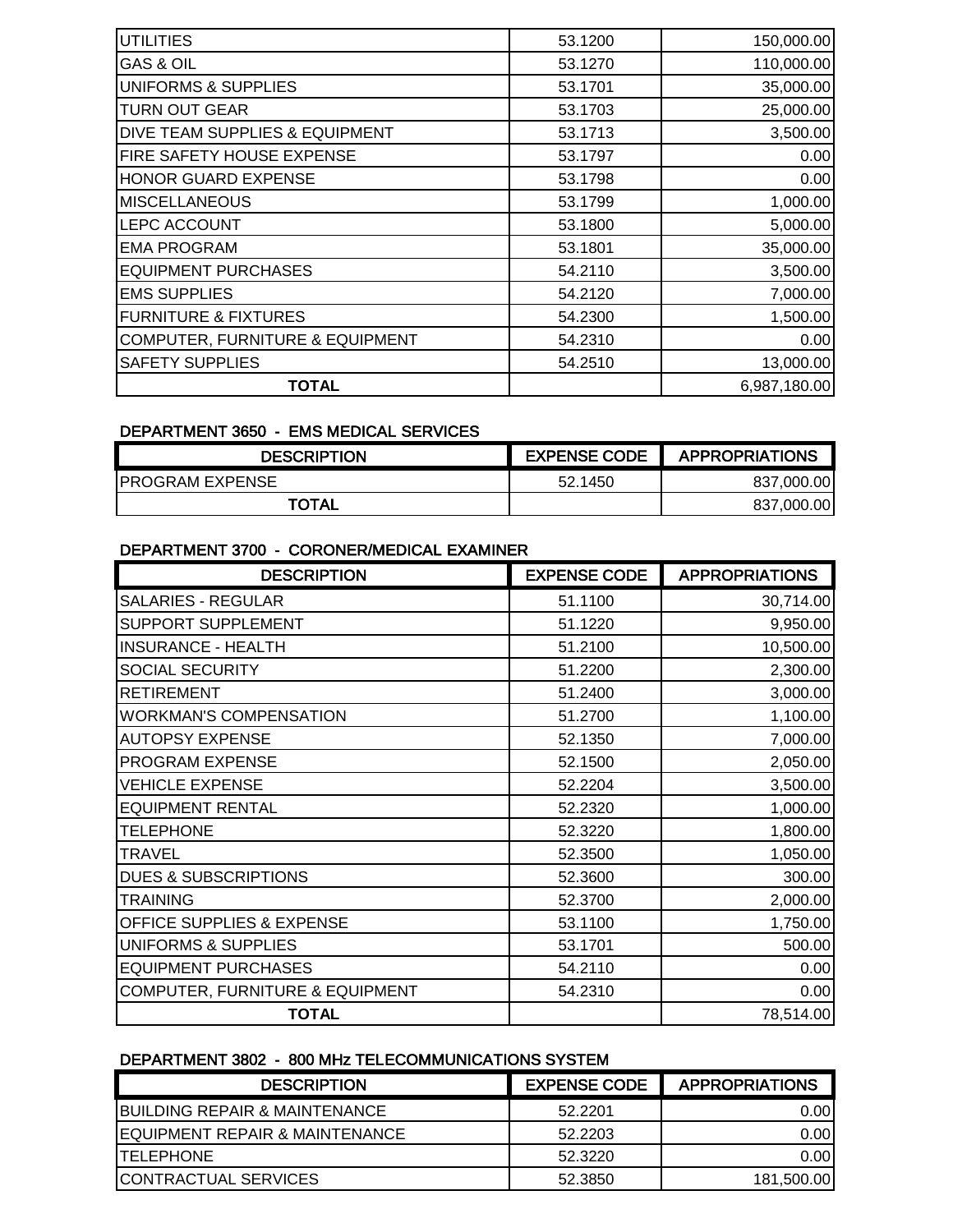| <b>IUTILITIES</b>    | 52.1200 | 0.00       |
|----------------------|---------|------------|
| <b>MISCELLANEOUS</b> | 53.1799 | 0.00       |
| <b>TOTAL</b>         |         | 181,500.00 |

### DEPARTMENT 3910 - ANIMAL CONTROL

| <b>DESCRIPTION</b>                         | <b>EXPENSE CODE</b> | <b>APPROPRIATIONS</b> |
|--------------------------------------------|---------------------|-----------------------|
| <b>SALARIES - REGULAR</b>                  | 51.1100             | 239,215.00            |
| <b>TEMPORARY LABOR</b>                     | 51.1200             | 10,400.00             |
| <b>OVERTIME</b>                            | 51.1300             | 2,000.00              |
| <b>INSURANCE - HEALTH</b>                  | 51.2100             | 73,500.00             |
| SOCIAL SECURITY                            | 51.2200             | 20,000.00             |
| <b>RETIREMENT</b>                          | 51.2400             | 13,500.00             |
| <b>WORKMAN'S COMPENSATION</b>              | 51.2700             | 30,000.00             |
| <b>EMPLOYMENT PHYSICALS</b>                | 51.2920             | 175.00                |
| <b>EAP EXPENSE</b>                         | 51.2930             | 100.00                |
| <b>MEDICAL SERVICES</b>                    | 52.1220             | 100,000.00            |
| <b>BUILDING REPAIR &amp; MAINTENANCE</b>   | 52.2201             | 1,000.00              |
| <b>EQUIPMENT REPAIR &amp; MAINTENANCE</b>  | 52.2203             | 1,000.00              |
| <b>VEHICLE EXPENSE</b>                     | 52.2204             | 4,000.00              |
| <b>POSTAGE</b>                             | 52.3210             | 50.00                 |
| <b>TELEPHONE</b>                           | 52.3220             | 3,000.00              |
| PUBLISHING & ADVERTISING                   | 52.3300             | 0.00                  |
| <b>TRAVEL</b>                              | 52.3500             | 1,000.00              |
| <b>TRAINING</b>                            | 52.3700             | 0.00                  |
| OFFICE SUPPLIES & EXPENSE                  | 53.1100             | 3,000.00              |
| SUPPLIES, NON-OFFICE                       | 53.1110             | 4,000.00              |
| <b>UTILITIES</b>                           | 53.1200             | 45,000.00             |
| <b>GASOLINE</b>                            | 53.1270             | 25,000.00             |
| <b>FOOD &amp; KITCHEN SUPPLIES</b>         | 53.1300             | 9,500.00              |
| SUPPLIES - DONATED FUNDS                   | 53.1301             | 5,000.00              |
| <b>UNIFORMS &amp; SUPPLIES</b>             | 53.1701             | 2,000.00              |
| <b>EQUIPMENT PURCHASES</b>                 | 54.2110             | 0.00                  |
| <b>COMPUTER, FURNITURE &amp; EQUIPMENT</b> | 54.2310             | 0.00                  |
| <b>SAFETY SUPPLIES</b>                     | 54.2510             | 500.00                |
| <b>TOTAL</b>                               |                     | 592,940.00            |

### DEPARTMENT 4220 - PUBLIC WORKS

| <b>DESCRIPTION</b>                        | <b>EXPENSE CODE</b> | <b>APPROPRIATIONS</b> |
|-------------------------------------------|---------------------|-----------------------|
| <b>SALARIES - REGULAR</b>                 | 51.1100             | 1,332,000.00          |
| <b>TEMPORARY LABOR</b>                    | 51.1200             | 0.00                  |
| <b>OVERTIME</b>                           | 51.1300             | 2,500.00              |
| <b>INSURANCE - HEALTH</b>                 | 51.2100             | 357,000.00            |
| <b>SOCIAL SECURITY</b>                    | 51.2200             | 95,000.00             |
| <b>RETIREMENT</b>                         | 51.2400             | 75,000.00             |
| <b>WORKMAN'S COMPENSATION</b>             | 51.2700             | 72,000.00             |
| <b>EMPLOYMENT PHYSICALS</b>               | 51.2920             | 500.00                |
| <b>EAP EXPENSE</b>                        | 51.2930             | 500.00                |
| <b>BUILDING REPAIR &amp; MAINTENANCE</b>  | 52.2201             | 3,500.00              |
| <b>EQUIPMENT REPAIR &amp; MAINTENANCE</b> | 52.2203             | 1,800.00              |
| <b>VEHICLE EXPENSE</b>                    | 52.2204             | 400,000.00            |
| <b>EQUIPMENT RENTAL</b>                   | 52.2320             | 500.00                |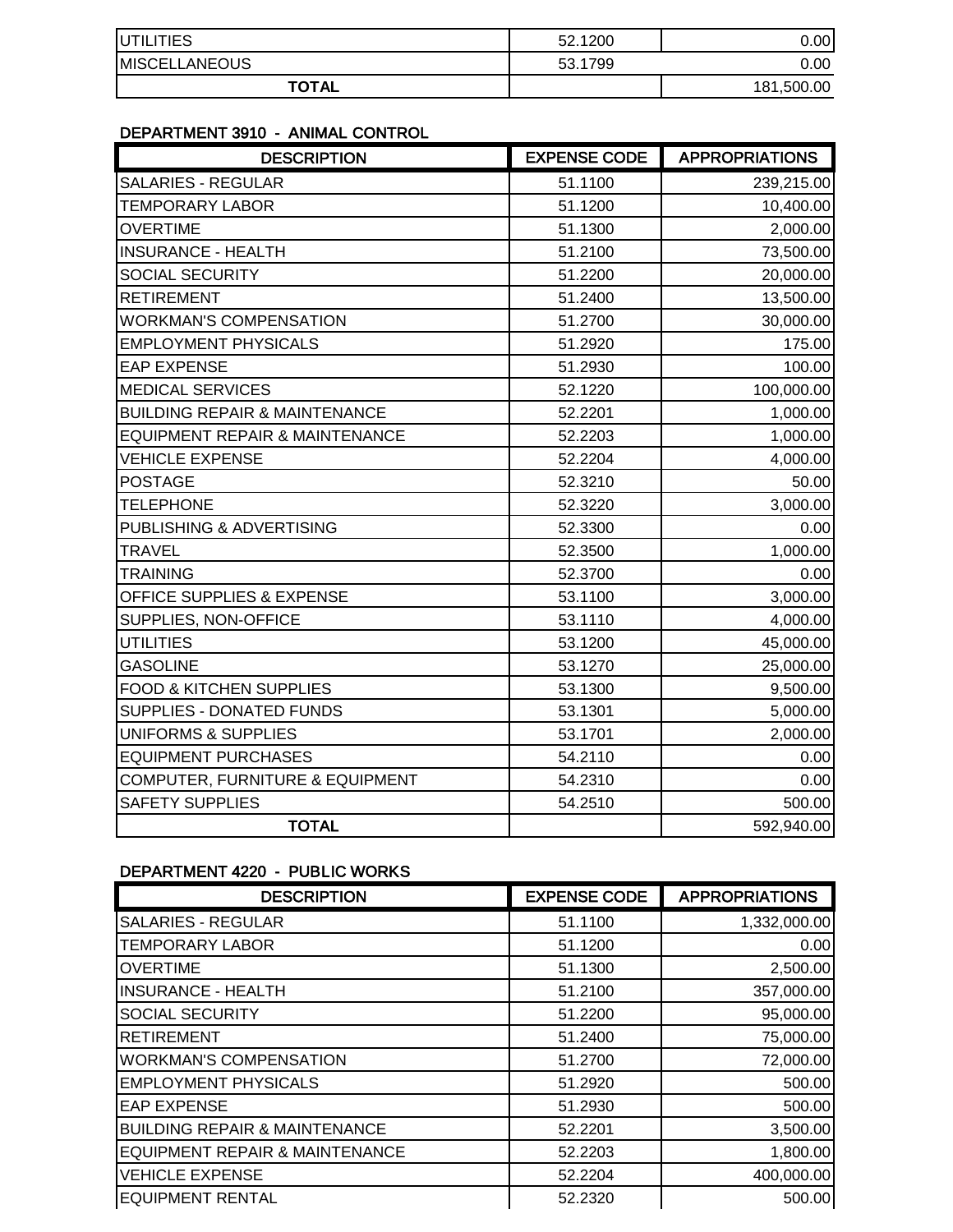| 52.3220 | 6,100.00     |
|---------|--------------|
| 52.3500 | 1,000.00     |
| 52.3700 | 3,500.00     |
| 52.3850 | 2,000.00     |
| 53.1100 | 5,000.00     |
| 53.1110 | 7,000.00     |
| 53.1200 | 105,000.00   |
| 53.1270 | 385,000.00   |
| 53.1701 | 4,500.00     |
| 53.1702 | 0.00         |
| 53.1707 | 21,000.00    |
| 53.1708 | 0.00         |
| 53.1709 | 20,000.00    |
| 53.1710 | 0.00         |
| 53.1711 | 0.00         |
| 54.1110 | 0.00         |
| 54.2110 | 1,500.00     |
| 54.2310 | 0.00         |
| 55.2210 | 5,000.00     |
|         | 2,906,900.00 |
|         |              |

#### DEPARTMENT 4230 - BRIDGES, VIADUCTS, GRADE SEPARATIONS

| <b>DESCRIPTION</b>     | <b>EXPENSE CODE</b> | <b>APPROPRIATIONS</b> |
|------------------------|---------------------|-----------------------|
| <b>ICULVERTS</b>       | 53.1706             | 0.001                 |
| <b>BRIDGE MATERIAL</b> | 53.1712             | 0.001                 |
| <b>TOTAL</b>           |                     | 0.001                 |

#### DEPARTMENT 4520 - SOLID WASTE COLLECTION

| <b>DESCRIPTION</b>                 | <b>EXPENSE CODE</b> | <b>APPROPRIATIONS</b> |
|------------------------------------|---------------------|-----------------------|
| <b>TRASH EXPENSE-TRASH HAULING</b> | 52.1340             | 820,000.00            |
| <b>ITIPPING FEES</b>               | 52.1345             | 820,000.00            |
| <b>ICONVENIENCE CENTER EXPENSE</b> | 52.3910             | 545,000.00            |
| <b>TOTAL</b>                       |                     | 2,185,000.00          |

#### DEPARTMENT 5170 - HEALTH CENTERS/GENERAL CLINICS

| <b>DESCRIPTION</b>                      | <b>EXPENSE CODE</b> | <b>APPROPRIATIONS</b> |
|-----------------------------------------|---------------------|-----------------------|
| <b>CARROLL COUNTY COMMUNITY SERVICE</b> | 52.1450             | 40,140.00             |
| <b>ENVIRONMENTAL HEALTH</b>             | 52.1465             | 90,000.00             |
| <b>JOTHER HEALTH DEPT PROGRAMS</b>      | 52.1466             | 169,860.00            |
| <b>TOTAL</b>                            |                     | 300,000.00            |

#### DEPARTMENT 5440 - CHILDREN SERVICES

| <b>DESCRIPTION</b>                                 | <b>EXPENSE CODE</b> | <b>APPROPRIATIONS</b> |
|----------------------------------------------------|---------------------|-----------------------|
| <b>IDEPARTMENT OF CHILDREN AND FAMILY SERVICES</b> | 52.1440             | 67,195.00             |
| <b>IINDIGENT FUND</b>                              | 52.1450             | 7.000.00              |
| <b>TOTAL</b>                                       |                     | 74,195.00             |

#### DEPARTMENT 5452 - ASSOCIATION OF RETARDED CITIZENS

| DESCRIPTION                 | <b>EXPENSE CODE</b> | <b>APPROPRIATIONS</b> |
|-----------------------------|---------------------|-----------------------|
| <b>JARC PROGRAM EXPENSE</b> | 52.1450             | 5.000.00              |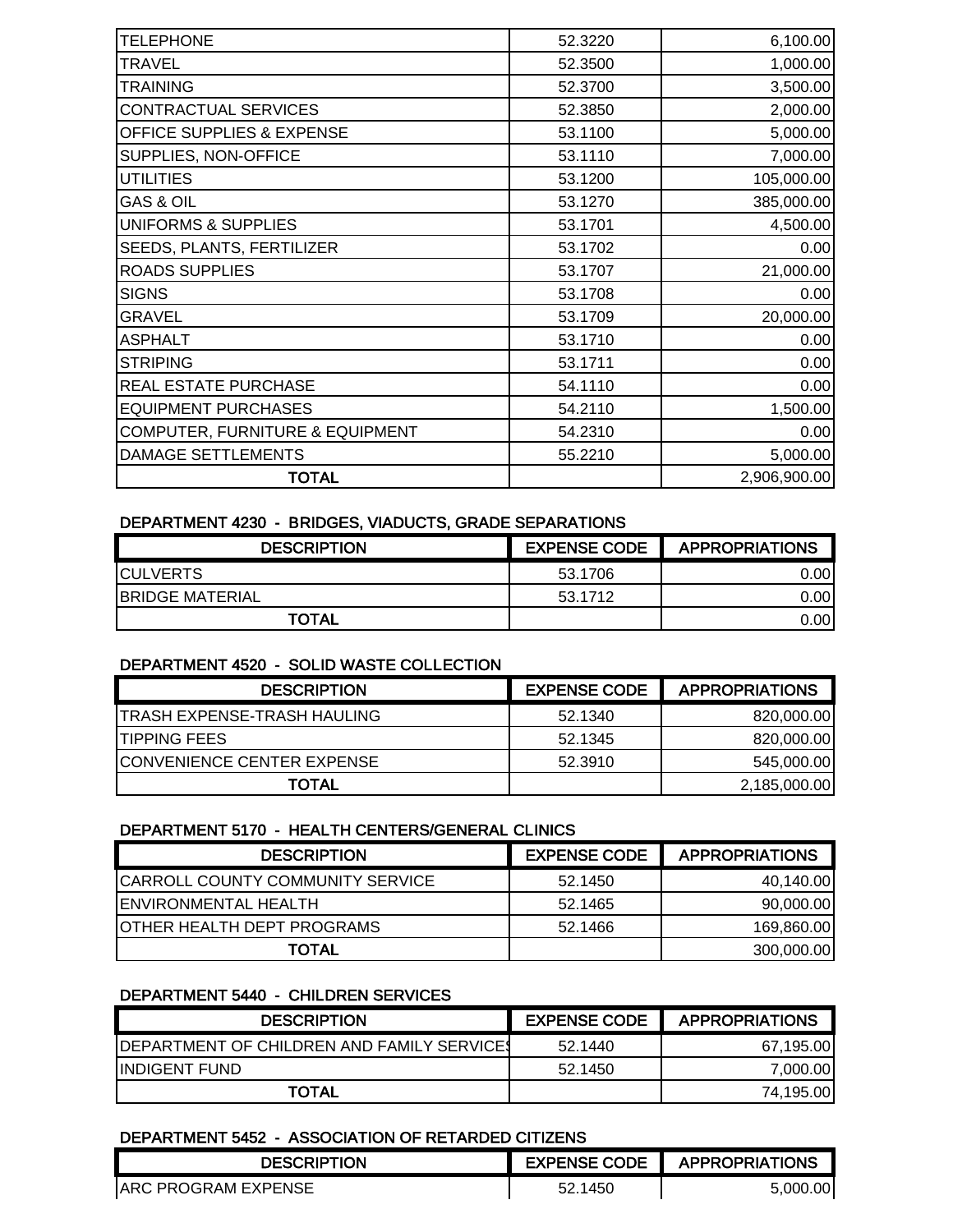| $\frac{1}{2}$<br>м<br>. | 5.001 |
|-------------------------|-------|
|                         |       |

# DEPARTMENT 5453 - COMMUNITY ACTION FOR IMPROVEMENT (CAFI)

| <b>DESCRIPTION</b>           | <b>EXPENSE CODE</b> | <b>APPROPRIATIONS</b> |
|------------------------------|---------------------|-----------------------|
| <b>ICAFI PROGRAM EXPENSE</b> | 52.1450             | 10.000.00             |
| TOTAL                        |                     | 10.000.00             |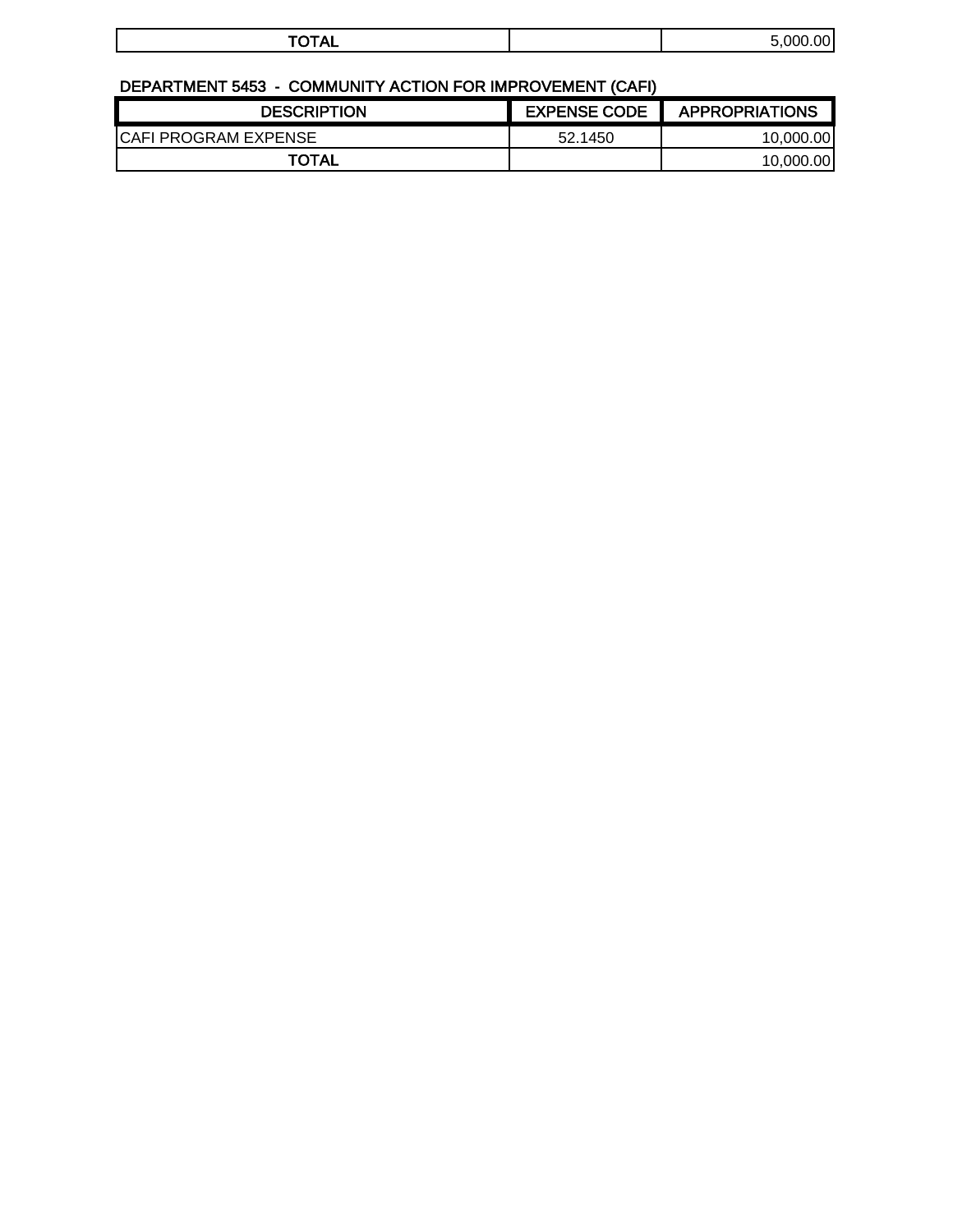#### DEPARTMENT 5454 - MENTAL HEALTH PROGRAM EXPENSE

| <b>DESCRIPTION</b>             |         | EXPENSE CODE   APPROPRIATIONS |
|--------------------------------|---------|-------------------------------|
| IMENTAL HEALTH PROGRAM EXPENSE | 52.1450 | 25,000,00                     |
| <b>TOTAL</b>                   |         | 25,000.00                     |

### DEPARTMENT 5455 - CARROLL COUNTY CASA

| <b>DESCRIPTION</b>      | <b>EXPENSE CODE</b> | <b>APPROPRIATIONS</b> |
|-------------------------|---------------------|-----------------------|
| <b>IPROGRAM EXPENSE</b> | 52.1450             | 10.000.00             |
| TOTAL                   |                     | 10.000.00             |

#### DEPARTMENT 5456 - CARROLL COUNTY RE-ENTRY PROGRAM

| <b>DESCRIPTION</b>      | <b>EXPENSE CODE</b> | <b>APPROPRIATIONS</b> |
|-------------------------|---------------------|-----------------------|
| <b>IPROGRAM EXPENSE</b> | 52.1450             | 5.000.00              |
| <b>TOTAL</b>            |                     | 5,000.00              |

#### DEPARTMENT 5458 - BOYS AND GIRLS CLUB

| <b>DESCRIPTION</b>      | <b>EXPENSE CODE</b> | <b>APPROPRIATIONS</b> |
|-------------------------|---------------------|-----------------------|
| <b>IPROGRAM EXPENSE</b> | 52.1450             | 10.000.00             |
| <b>TOTAL</b>            |                     | 10.000.00             |

#### DEPARTMENT 6000 - RECREATION DEPARTMENT

| <b>DESCRIPTION</b>                       | <b>EXPENSE CODE</b> | <b>APPROPRIATIONS</b> |
|------------------------------------------|---------------------|-----------------------|
| <b>SALARIES - REGULAR</b>                | 51.1100             | 325,000.00            |
| <b>TEMPORARY LABOR</b>                   | 51.1200             | 33,000.00             |
| TEMPORARY LABOR - ADMINISTRATION         | 51.1204             | 14,000.00             |
| TEMPORARY LABOR - SOCCER                 | 51.1205             | 500.00                |
| TEMPORARY LABOR - GYMNASTICS             | 51.1206             | 84,000.00             |
| TEMPORARY LABOR - TOURNAMENTS            | 51.1207             | 29,000.00             |
| TEMPORARY LABOR - AFTER SCHOOL PROGRAM   | 51.1208             | 64,000.00             |
| TEMPORARY LABOR - CONCESSIONS            | 51.1209             | 43,000.00             |
| TEMPORARY LABOR - OPEN                   | 51.1210             | 5,000.00              |
| TEMPORARY LABOR - TRACK                  | 51.1211             | 1,000.00              |
| TEMPORARY LABOR - MAINTENANCE            | 51.1214             | 15,000.00             |
| <b>OVERTIME</b>                          | 51.1300             | 0.00                  |
| <b>INSURANCE - HEALTH</b>                | 51.2100             | 81,900.00             |
| SOCIAL SECURITY                          | 51.2200             | 47,000.00             |
| <b>RETIREMENT</b>                        | 51.2400             | 18,000.00             |
| <b>WORKMAN'S COMPENSATION</b>            | 51.2700             | 21,000.00             |
| <b>EMPLOYMENT PHYSICALS</b>              | 51.2920             | 500.00                |
| <b>EAP EXPENSE</b>                       | 51.2930             | 300.00                |
| <b>OFFICIALS</b>                         | 52.1310             | 50,000.00             |
| PROGRAM EXPENSE                          | 52.1450             | 100,000.00            |
| PROGRAM EXPENSE - GYMNASTICS             | 52.1456             | 32,000.00             |
| PROGRAM EXPENSE - AFTER SCHOOL PROGRAM   | 52.1458             | 5,000.00              |
| PROGRAM EXPENSE - CONCESSIONS            | 52.1459             | 63,000.00             |
| <b>BUILDING REPAIR &amp; MAINTENANCE</b> | 52.2201             | 15,000.00             |
| EQUIPMENT REPAIR & MAINTENANCE.          | 52.2203             | 15,000.00             |
| <b>VEHICLE EXPENSE</b>                   | 52.2204             | 9,000.00              |
| <b>TELEPHONE</b>                         | 52.3220             | 12,000.00             |
| PUBLISHING & ADVERTISING                 | 52.3300             | 2,500.00              |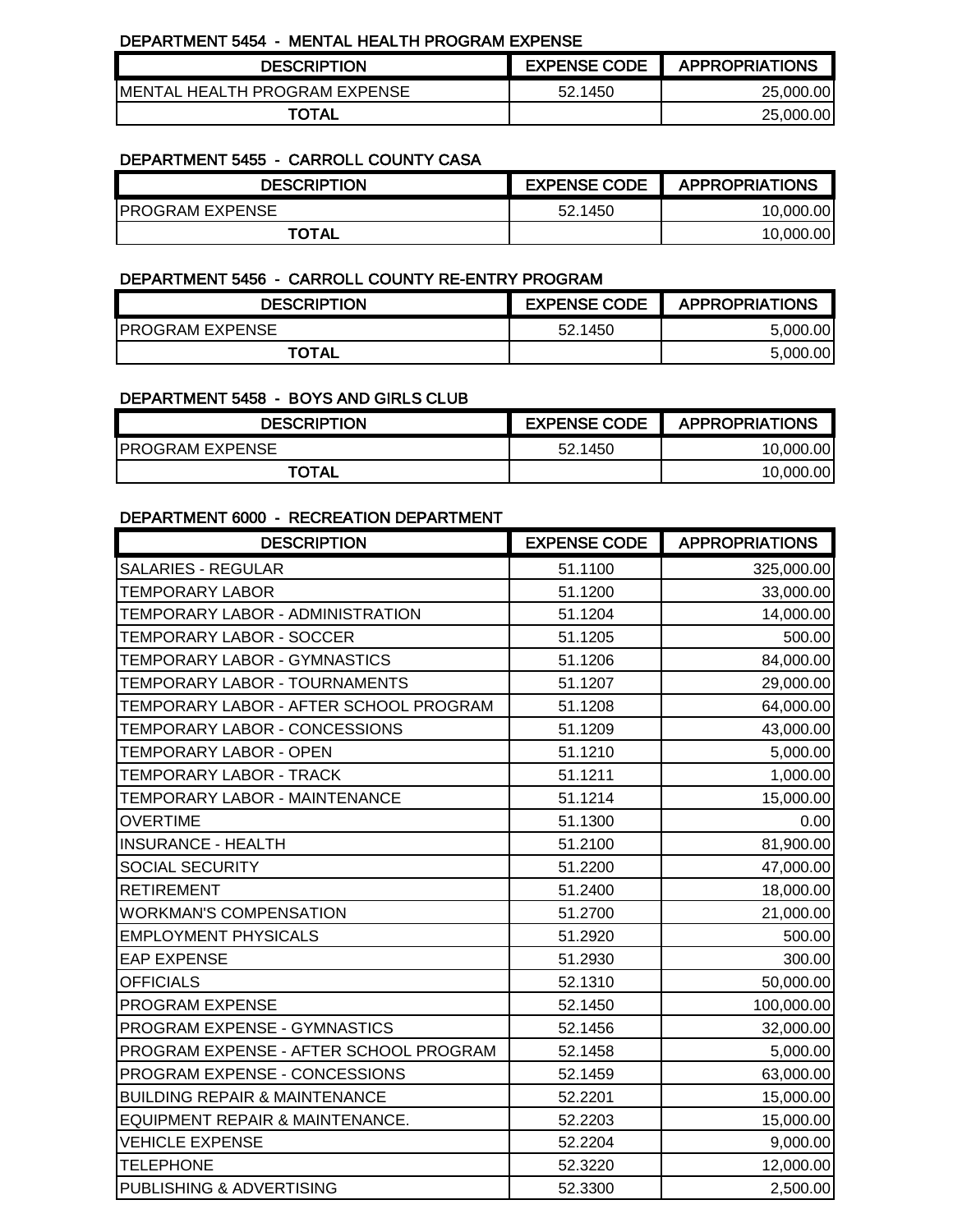| <b>TRAVEL</b>                              | 52,3500 | 8,000.00     |
|--------------------------------------------|---------|--------------|
| <b>DUES &amp; SUBSCRIPTIONS</b>            | 52.3600 | 33,000.00    |
| <b>TRAINING</b>                            | 52.3700 | 1,000.00     |
| <b>CONTRACTUAL SERVICES</b>                | 52.3850 | 2,000.00     |
| <b>CITY PAYMENT</b>                        | 52.3930 | 185,000.00   |
| CITIES - FULL TIME RECREATION DEPARTMENTS  | 52.3940 | 307,100.00   |
| OFFICE SUPPLIES & EXPENSE                  | 53.1100 | 8,000.00     |
| SUPPLIES, NON-OFFICE                       | 53.1110 | 18,000.00    |
| <b>UTILITIES</b>                           | 53.1200 | 148,000.00   |
| <b>GAS &amp; OIL</b>                       | 53.1270 | 18,000.00    |
| <b>UNIFORMS &amp; SUPPLIES</b>             | 53.1701 | 1,500.00     |
| SEEDS, PLANTS, FERTILIZER                  | 53.1702 | 17,000.00    |
| <b>EQUIPMENT PURCHASES</b>                 | 54.2110 | 0.00         |
| <b>COMPUTER, FURNITURE &amp; EQUIPMENT</b> | 54.2310 | 2,000.00     |
| <b>TOTAL</b>                               |         | 1,834,300.00 |

#### DEPARTMENT 6220 - MCINTOSH PARK

| <b>DESCRIPTION</b>                        | <b>EXPENSE CODE</b> | <b>APPROPRIATIONS</b> |
|-------------------------------------------|---------------------|-----------------------|
| <b>SALARIES - REGULAR</b>                 | 51.1100             | 110,500.00            |
| TEMPORARY LABOR                           | 51.1200             | 28,000.00             |
| <b>OVERTIME</b>                           | 51.1300             | 0.00                  |
| <b>INSURANCE - HEALTH</b>                 | 51.2100             | 21,000.00             |
| SOCIAL SECURITY                           | 51.2200             | 8,000.00              |
| <b>RETIREMENT</b>                         | 51.2400             | 8,500.00              |
| <b>WORKMAN'S COMPENSATION</b>             | 51.2700             | 2,000.00              |
| <b>EMPLOYMENT PHYSICALS</b>               | 51.2920             | 0.00                  |
| <b>EAP EXPENSE</b>                        | 51.2930             | 100.00                |
| PROGRAM EXPENSE                           | 52.1450             | 63,000.00             |
| <b>BUILDING REPAIR &amp; MAINTENANCE</b>  | 52.2201             | 4,000.00              |
| <b>EQUIPMENT REPAIR &amp; MAINTENANCE</b> | 52.2203             | 3,500.00              |
| <b>VEHICLE EXPENSE</b>                    | 52.2204             | 2,500.00              |
| <b>TELEPHONE</b>                          | 52.3220             | 2,000.00              |
| PUBLISHING & ADVERTISING                  | 52.3300             | 2,000.00              |
| CONTRACTUAL SERVICES                      | 52.3850             | 3,200.00              |
| <b>OFFICE SUPPLIES &amp; EXPENSE</b>      | 53.1100             | 2,000.00              |
| SUPPLIES, NON-OFFICE                      | 53.1110             | 3,500.00              |
| <b>UTILITIES</b>                          | 53.1200             | 9,200.00              |
| <b>GAS &amp; OIL</b>                      | 53.1270             | 9,000.00              |
| UNIFORMS & SUPPLIES                       | 53.1701             | 1,000.00              |
| SEEDS, PLANTS, FERTILIZER                 | 53.1702             | 1,500.00              |
| <b>EQUIPMENT PURCHASES</b>                | 54.2110             | 0.00                  |
| COMPUTER, FURNITURE & EQUIPMENT           | 54.2310             | 0.00                  |
| <b>TOTAL</b>                              |                     | 284,500.00            |

# DEPARTMENT 6221 - CARROLL COUNTY PARKS

| <b>DESCRIPTION</b>         | <b>EXPENSE CODE</b> | <b>APPROPRIATIONS</b> |
|----------------------------|---------------------|-----------------------|
| ISALARIES - REGULAR        | 51.1100             | 190,000.00            |
| <b>TEMPORARY LABOR</b>     | 51.1200             | 80,000.00             |
| <b>IOVERTIME</b>           | 51.1300             | 0.00                  |
| <b>IINSURANCE - HEALTH</b> | 51.2100             | 36,750.00             |
| <b>SOCIAL SECURITY</b>     | 51.2200             | 18,000.00             |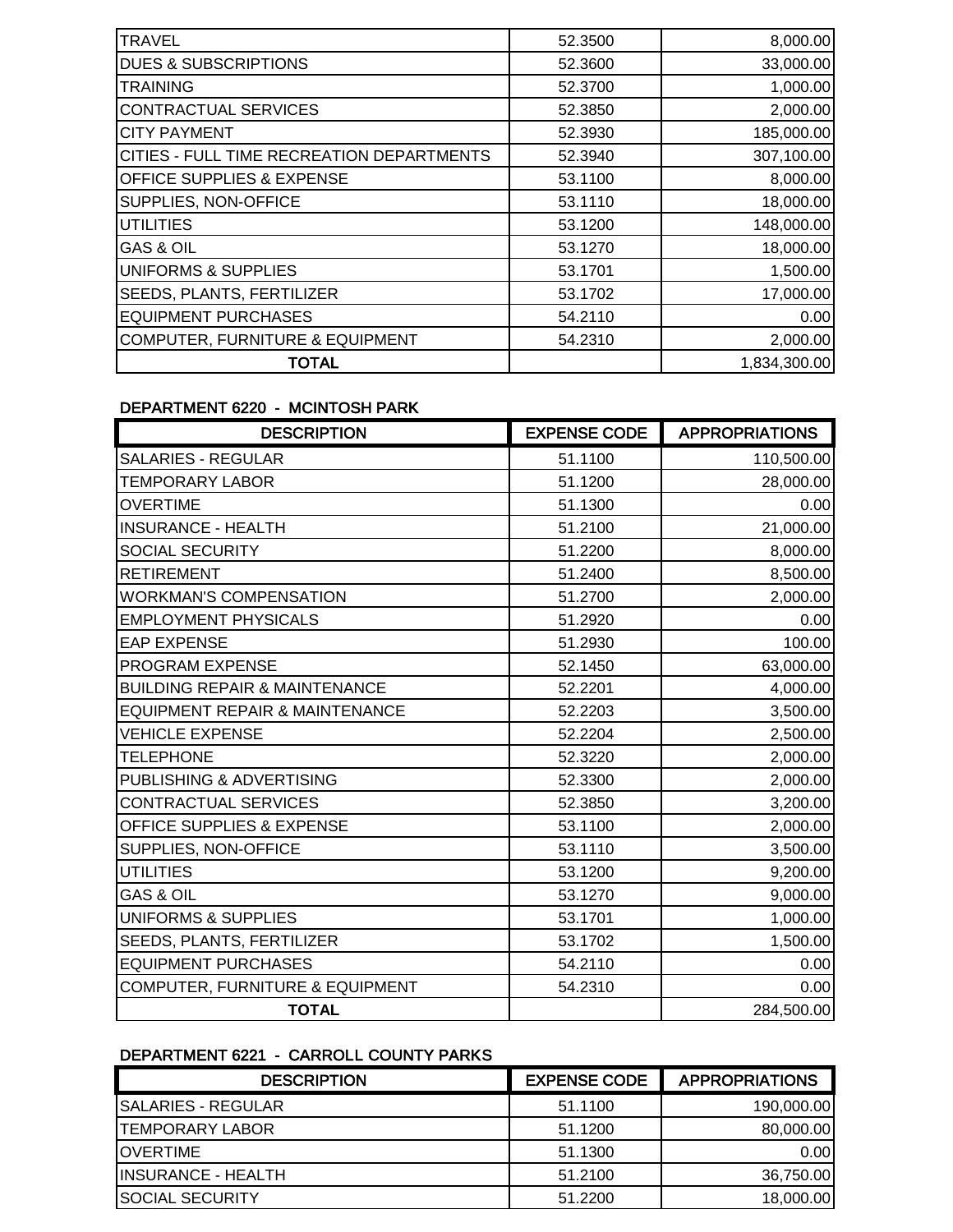| <b>RETIREMENT</b>                        | 51.2400 | 8,500.00   |
|------------------------------------------|---------|------------|
| <b>WORKMAN'S COMPENSATION</b>            | 51.2700 | 4,500.00   |
| <b>EMPLOYMENT PHYSICALS</b>              | 51.2920 | 200.00     |
| <b>EAP EXPENSE</b>                       | 51.2930 | 500.00     |
| PROGRAM EXPENSE                          | 52.1450 | 10,000.00  |
| <b>BUILDING REPAIR &amp; MAINTENANCE</b> | 52.2201 | 4,000.00   |
| EQUIPMENT REPAIR & MAINTENANCE           | 52.2203 | 4,000.00   |
| <b>VEHICLE EXPENSE</b>                   | 52.2204 | 5,000.00   |
| <b>TELEPHONE</b>                         | 52.3220 | 4,500.00   |
| PUBLISHING & ADVERTISING                 | 52.3300 | 3,200.00   |
| <b>TRAVEL</b>                            | 52.3500 | 200.00     |
| DUES AND SUBSCRIPTIONS                   | 52.3600 | 200.00     |
| <b>TRAINING</b>                          | 52.3700 | 300.00     |
| CONTRACTUAL SERVICES                     | 52.3850 | 1,000.00   |
| OFFICE SUPPLIES & EXPENSE                | 53.1100 | 2,500.00   |
| SUPPLIES, NON-OFFICE                     | 53.1110 | 7,000.00   |
| <b>UTILITIES</b>                         | 53.1200 | 45,000.00  |
| <b>GAS &amp; OIL</b>                     | 53.1270 | 9,000.00   |
| UNIFORMS & SUPPLIES                      | 53.1701 | 1,000.00   |
| SEEDS, PLANTS, FERTILIZER                | 53.1702 | 200.00     |
| <b>EQUIPMENT PURCHASES</b>               | 54.2110 | 500.00     |
| <b>TOTAL</b>                             |         | 436,050.00 |

#### DEPARTMENT 6240 - PARKS-FORESTRY/NURSERY

| <b>DESCRIPTION</b>     | <b>EXPENSE CODE</b> | <b>APPROPRIATIONS</b> |
|------------------------|---------------------|-----------------------|
| <b>PROGRAM EXPENSE</b> | 52.1450             | 18.342.00             |
| <b>TOTAL</b>           |                     | 18.342.00             |

#### DEPARTMENT 6510 - LIBRARIES-ADMINISTRATION

| <b>DESCRIPTION</b>                    | <b>EXPENSE CODE</b> | <b>APPROPRIATIONS</b> |
|---------------------------------------|---------------------|-----------------------|
| <b>IWEST GEORGIA REGIONAL LIBRARY</b> | 52.1450             | 230,000.00            |
| <b>TOTAL</b>                          |                     | 230,000.00            |

#### DEPARTMENT 7130 - CONSERVATION-AGRICULTURAL RESOURCES / AG - ED CENTER

| <b>DESCRIPTION</b>                     | <b>EXPENSE CODE</b> | <b>APPROPRIATIONS</b> |
|----------------------------------------|---------------------|-----------------------|
| <b>SALARIES - REGULAR</b>              | 51.1100             | 58,600.00             |
| <b>TEMPORARY LABOR</b>                 | 51.1200             | 45,000.00             |
| <b>INSURANCE - HEALTH</b>              | 51.2100             | 8,400.00              |
| <b>SOCIAL SECURITY</b>                 | 51.2200             | 9,500.00              |
| <b>RETIREMENT</b>                      | 51.2400             | 2,000.00              |
| <b>WORKMAN'S COMPENSATION</b>          | 51.2700             | 2,000.00              |
| <b>PROGRAM EXPENSE</b>                 | 52.1450             | 1,000.00              |
| <b>BUILDING REPAIR AND MAINTENANCE</b> | 52.2201             | 5,000.00              |
| <b>VEHICLE EXPENSE</b>                 | 52.2204             | 1,000.00              |
| <b>RENTAL EQUIPMENT</b>                | 52.2320             | 200.00                |
| <b>LEASED EQUIPMENT</b>                | 52.2330             | 2,000.00              |
| <b>TELEPHONE</b>                       | 52.3220             | 3,000.00              |
| TRAVEL                                 | 52,3500             | 4,400.00              |
| TRAINING                               | 52.3700             | 0.00                  |
| <b>OFFICE SUPPLIES &amp; EXPENSE</b>   | 53.1100             | 2,000.00              |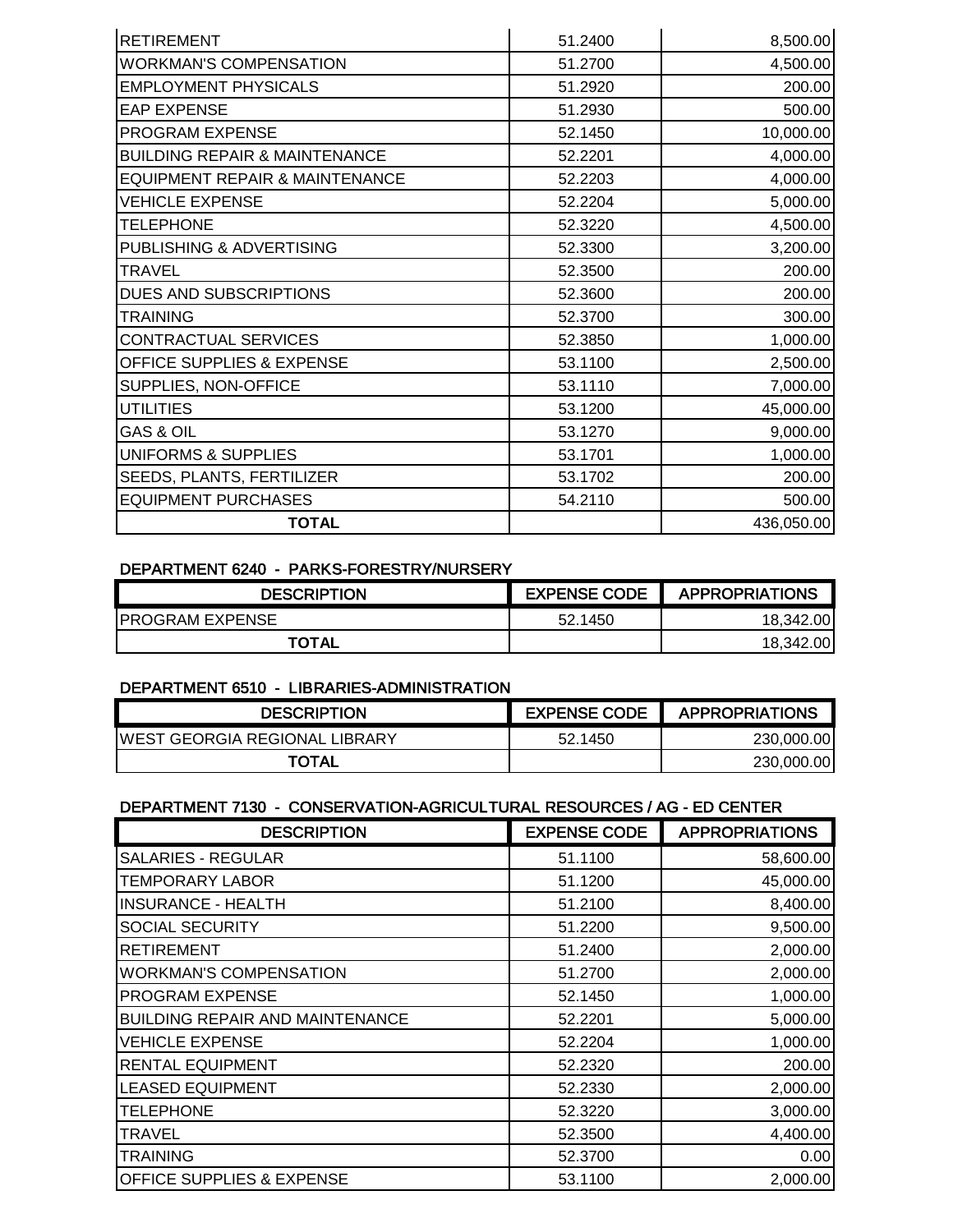| SUPPLIES, NON-OFFICE                       | 53.1110 | 2,500.00   |
|--------------------------------------------|---------|------------|
| <b>IUTILITIES</b>                          | 53.1200 | 28,000.00  |
| IGAS & OIL                                 | 53.1270 | 1,750.00   |
| <b>COMPUTER, FURNITURE &amp; EQUIPMENT</b> | 54.2310 | 0.001      |
| TOTAL                                      |         | 176,350.00 |

#### DEPARTMENT 7410 - PLANNING AND ZONING

| <b>DESCRIPTION</b>               | <b>EXPENSE CODE</b> | <b>APPROPRIATIONS</b> |
|----------------------------------|---------------------|-----------------------|
| THREE RIVERS REGIONAL COMMISSION | 52.1450             | 111,000.00            |
| TOTAL                            |                     | 111.000.00            |

### DEPARTMENT 7450 - PLANNING AND ZONING-CODE ENFORCEMENT

| <b>DESCRIPTION</b>                         | <b>EXPENSE CODE</b> | <b>APPROPRIATIONS</b> |
|--------------------------------------------|---------------------|-----------------------|
| <b>SALARIES - REGULAR</b>                  | 51.1100             | 715,000.00            |
| <b>TEMPORARY LABOR</b>                     | 51.1200             | 5,000.00              |
| <b>INSURANCE - HEALTH</b>                  | 51.2100             | 203,700.00            |
| <b>SOCIAL SECURITY</b>                     | 51.2200             | 54,000.00             |
| <b>RETIREMENT</b>                          | 51.2400             | 52,000.00             |
| <b>WORKMAN'S COMPENSATION</b>              | 51.2700             | 7,500.00              |
| <b>EMPLOYMENT PHYSICALS</b>                | 51.2920             | 0.00                  |
| <b>EAP EXPENSE</b>                         | 51.2930             | 0.00                  |
| <b>COMPUTER SERVICES</b>                   | 52.1340             | 9,389.00              |
| <b>EQUIPMENT REPAIR &amp; MAINTENANCE</b>  | 52.2203             | 2,347.00              |
| <b>VEHICLE EXPENSE</b>                     | 52.2204             | 4,500.00              |
| <b>POSTAGE</b>                             | 52.3210             | 1,300.00              |
| <b>TELEPHONE</b>                           | 52.3220             | 5,500.00              |
| PUBLISHING & ADVERTISING                   | 52.3300             | 3,000.00              |
| FILM DEVELOPING                            | 52.3410             | 0.00                  |
| <b>TRAVEL</b>                              | 52.3500             | 2,000.00              |
| <b>DUES &amp; SUBSCRIPTIONS</b>            | 52.3600             | 2,000.00              |
| <b>TRAINING</b>                            | 52.3700             | 2,500.00              |
| OFFICE SUPPLIES & EXPENSE                  | 53.1100             | 8,000.00              |
| SUPPLIES, NON-OFFICE                       | 53.1110             | 1,750.00              |
| <b>GAS &amp; OIL</b>                       | 53.1270             | 15,000.00             |
| <b>UNIFORMS &amp; SUPPLIES</b>             | 53.1701             | 2,250.00              |
| <b>EQUIPMENT PURCHASES</b>                 | 54.2110             | 1,000.00              |
| <b>COMPUTER, FURNITURE &amp; EQUIPMENT</b> | 54.2310             | 0.00                  |
| <b>TOTAL</b>                               |                     | 1,097,736.00          |

### DEPARTMENT 7520 - ECONOMIC DEVELOPMENT/ASSISTANCE

| <b>DESCRIPTION</b>          | <b>EXPENSE CODE</b> | <b>APPROPRIATIONS</b> |
|-----------------------------|---------------------|-----------------------|
| <b>PROGRAM EXPENSE</b>      | 52.1450             | 25,000.00             |
| <b>COUNTY DEVELOPMENT</b>   | 52.1460             | 645,000.00            |
| <b>TOTAL</b>                |                     | 670,000.00            |
| <b>TOTAL APPROPRIATIONS</b> |                     | 48,237,472.00         |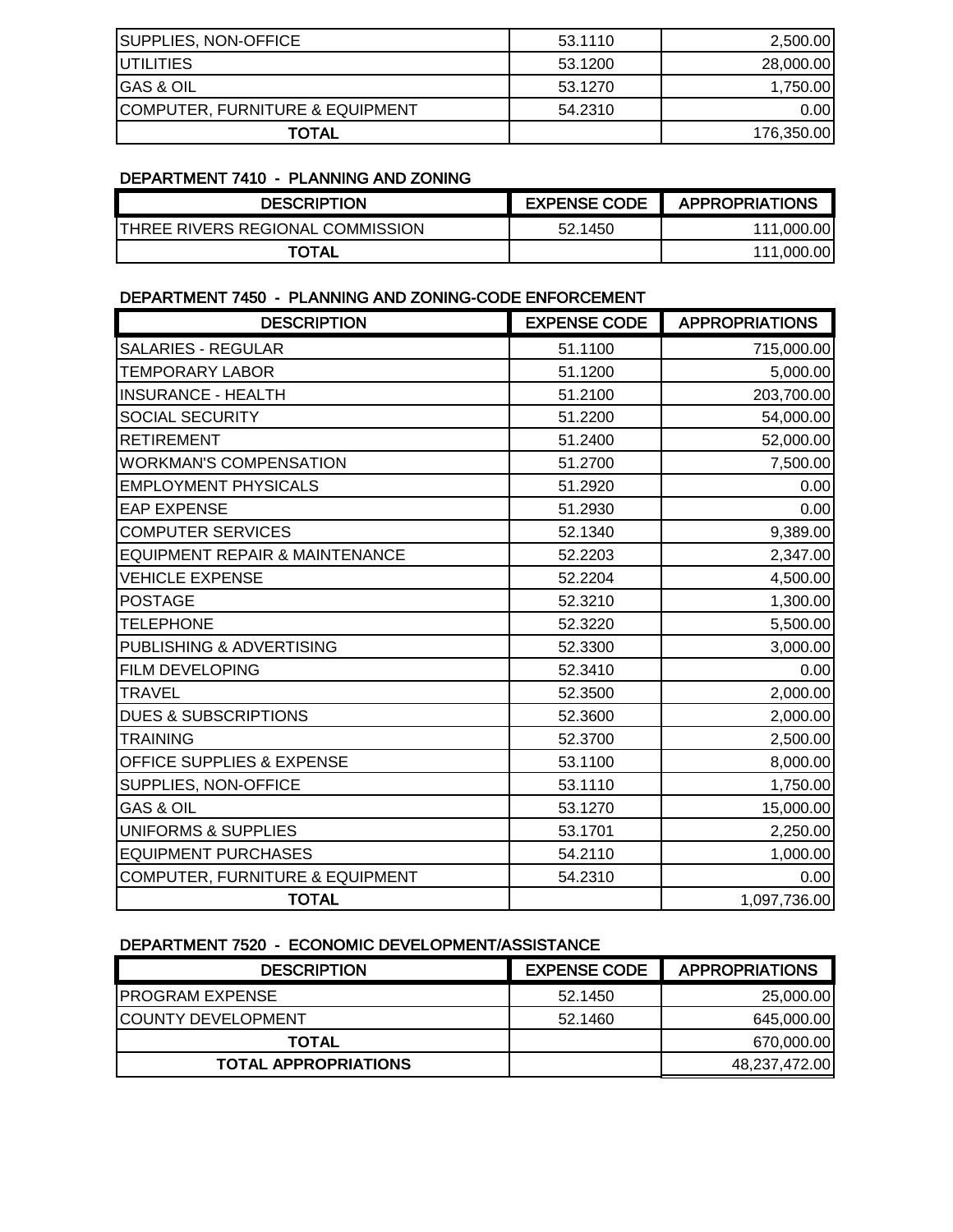#### **CARROLL COUNTY COMMISSIONER'S OFFICE SUMMARY OF BUDGET REVENUES FOR FISCAL YEAR 2011 - 2012**

| <b>DESCRIPTION</b>                  | <b>REVENUE</b> | <b>ESTIMATED</b> |
|-------------------------------------|----------------|------------------|
| <b>PROPERTY TAXES</b>               | <b>CODE</b>    | <b>REVENUES</b>  |
| <b>CURRENT FY TAXES</b>             | 31.1100        | 19,104,000.00    |
| <b>CURRENT FY COMMISSION</b>        | 34.1940        | 320,000.00       |
| <b>CURRENT FY PENALTY</b>           | 31.9110        | 145,000.00       |
| PRIOR FY TAXES                      | 31.1200        | 485,000.00       |
| PRIOR FY COMMISSION                 | 34.1941        | 25,000.00        |
| PRIOR FY PENALTIES                  | 31.9111        | 195,000.00       |
| RECORDING INTANGIBLES               | 31.1340        | 295,000.00       |
| FI-FA TAX COLLECTION                | 31.9500        | 0.00             |
| HEAVY-DUTY EQUIPMENT TAX            | 31.1105        | 2,100.00         |
| NOT ON DIGEST TAXES                 | 31.3115        | 30,000.00        |
| TIMBER TAX COUNTY                   | 31.1120        | 10,000.00        |
| TIMBER TAX- COMMISSIONS             | 31.3920        | 1,000.00         |
| <b>CURRENT FY INTEREST ON TAXES</b> | 31.9112        | 48,000.00        |
| PRIOR FY INTEREST ON TAXES          | 31.9113        | 100,000.00       |
| TAX COLLECTION FEES/PARCEL          | 31.3921        | 0.00             |
| <b>TOTAL</b>                        |                | 20,760,100.00    |
|                                     |                |                  |
| <b>MOBILE HOMES TAXES</b>           |                |                  |
| <b>CURRENT FY M / H TAX</b>         | 31.1320        | 82,000.00        |
| <b>CURRENT FY M/H COMMISSION</b>    | 31.3930        | 1,600.00         |
| <b>CURRENT FY M/H PENALTY</b>       | 31.9150        | 4,000.00         |
| PRIOR FY M/H TAX                    | 31.1420        | 5,500.00         |
| PRIOR FY M/H COMMISSION             | 31.3931        | 300.00           |
| PRIOR FY M/H PENALTY                | 31.9160        | 2,000.00         |
| <b>TOTAL</b>                        |                | 95,400.00        |
|                                     |                |                  |
| <b>AUTOMOBILE TAXES</b>             |                |                  |
| <b>CURRENT FY AUTO TAX</b>          | 31.1310        | 2,015,000.00     |
| CURRENT FY AUTO PENALTY             | 32.4300        | 225,000.00       |
| <b>CURRENT FY AUTO COMMISSION</b>   | 31.3940        | 60,000.00        |
| PRIOR FY AUTO TAX                   | 31.1410        | 0.00             |
| PRIOR FY AUTO COMMISSION            | 31.3941        | 0.00             |
| PRIOR FY AUTO PENALTY               | 32.4301        | 0.00             |
| TAG AGENT FEES                      | 34.1600        | 175,000.00       |
| <b>TOTAL</b>                        |                | 2,475,000.00     |
|                                     |                |                  |
| <b>OTHER TAXES</b>                  |                |                  |
| <b>BEER &amp; WINE</b>              | 31.4200        | 432,000.00       |
| SALE OF PROPERTY FOR TAX            | 31.9510        | 0.00             |
| 1% SALES TAX                        | 31.3100        | 10,750,000.00    |
| FINANCIAL INSTITUTE TAX             | 31.6300        | 205,000.00       |
| STATE OF GA REAL ESTATE TAX         | 31.1600        | 46,000.00        |
| LOCAL INSURANCE PREMIUM TAX         | 31.6200        | 2,755,000.00     |
| RAILROAD EQUIPMENT TAX              | 31.1350        | 16,500.00        |
| HOTEL MOTEL TAX                     | 31.4100        | 12,000.00        |
| <b>TOTAL</b>                        |                | 14,216,500.00    |
|                                     |                |                  |
| <b>PERMITS / LICENSE</b>            |                |                  |
| <b>BUILDING PERMITS</b>             | 32.3100        | 150,000.00       |
| <b>BUSINESS LICENSE</b>             | 32.1000        | 290,000.00       |
| <b>BEER &amp; WINE LICENSE</b>      | 32.1100        | 11,500.00        |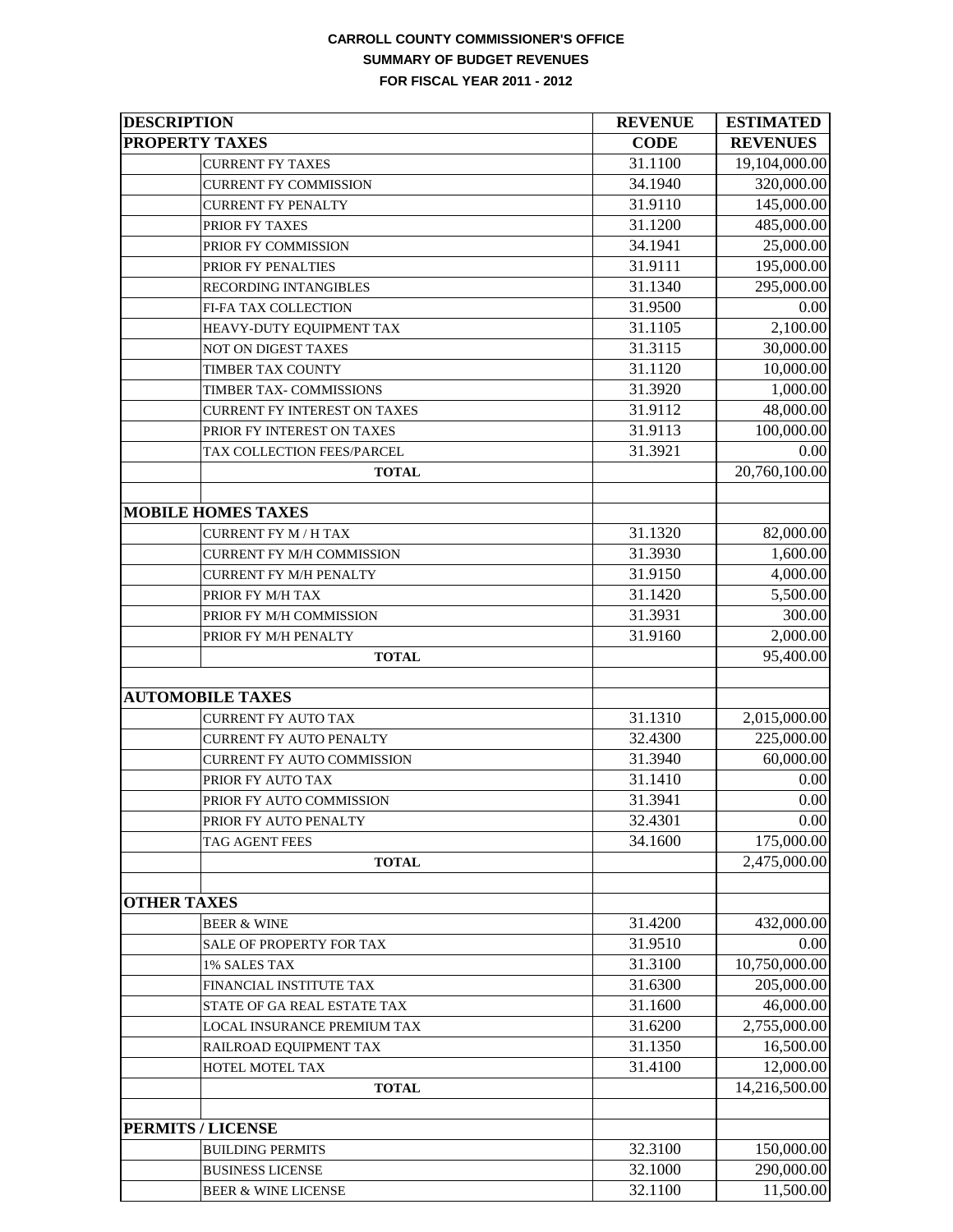#### **CARROLL COUNTY COMMISSIONER'S OFFICE SUMMARY OF BUDGET REVENUES**

**FOR FISCAL YEAR 2011 - 2012**

| ZONING & REZONING FEES                          | 32.2210 | 0.00         |
|-------------------------------------------------|---------|--------------|
| OTHER FINES (SHERIFFS DEPT)                     | 34.1110 | 135,000.00   |
| CABLE TELEVISION SUBSCRIBERS                    | 31.1750 | 210,000.00   |
| DEALER BACKGROUND CHECKS                        | 34.6410 | 0.00         |
| PLAN REVIEW                                     | 32.3102 | 0.00         |
| <b>TOTAL</b>                                    |         | 796,500.00   |
| <b>REIMBURSEMENTS</b>                           |         |              |
|                                                 |         |              |
| <b>TELEPHONE</b>                                | 38.2001 | 0.00         |
| <b>JUVENILE SERVICE</b>                         | 33.4111 | 0.00         |
| <b>DISTRICT ATTORNEY</b>                        | 33.7100 | 0.00         |
| <b>INDIGENT DEFENSE</b>                         | 33.4110 | 0.00         |
| <b>TOTAL</b>                                    |         | 0.00         |
| <b>CITY OF CARROLLTON REIMBURSEMENT</b>         |         |              |
| GAS                                             | 31.1730 | 0.00         |
| <b>TOTAL</b>                                    |         | 0.00         |
|                                                 |         |              |
| DEPARTMENTAL REIMBURSEMENTS                     |         |              |
| E-911 REIMBURSEMENT                             | 34.2500 | 1,112,000.00 |
| SOLID WASTE REIMBURSEMENT                       | 33.8001 | 200,000.00   |
| REIMBURSEMENT FOR DAMAGED PROPERTY              | 38.3000 | 30,000.00    |
|                                                 | 39.1100 | 0.00         |
| SPLOST REIMBURSEMENT                            |         | 1,342,000.00 |
| <b>TOTAL</b>                                    |         |              |
| <b>ANIMAL CONTROL</b>                           |         |              |
| <b>BOWDON</b>                                   | 34.6111 | 0.00         |
| CARROLLTON                                      | 34.6112 | 0.00         |
| MT. ZION                                        | 34.6113 | 0.00         |
| <b>ROOPVILLE</b>                                | 34.6114 | 0.00         |
| <b>TEMPLE</b>                                   | 34.6115 | 0.00         |
| <b>VILLA RICA</b>                               | 34.6116 | 0.00         |
| WHITESBURG                                      | 34.6117 | 0.00         |
| <b>TOTAL</b>                                    |         | 0.00         |
|                                                 |         |              |
| <b>CITIES PERMITS</b>                           |         |              |
| <b>BOWDON</b>                                   | 33.8200 | 200.00       |
| MT. ZION                                        | 33.8202 | 100.00       |
| <b>TEMPLE</b>                                   | 33.8204 | 0.00         |
| <b>VILLA RICA</b>                               | 33.8205 | 200.00       |
| WHITESBURG                                      | 33.8206 | 200.00       |
| <b>BREMEN</b>                                   | 33.8207 | 200.00       |
| <b>TOTAL</b>                                    |         | 900.00       |
|                                                 |         |              |
| <b>STATE -SUPPLEMENTS</b>                       |         |              |
| CORRECTIONAL INSTITUTE INMATE HOUSING - STATE   | 34.2330 | 1,540,000.00 |
| JAIL - INMATE HOUSING - CITIES                  | 34.2331 | 205,000.00   |
| CORRECTIONAL INSTITUTE PRISONER RELEASE PROGRAM | 34.2332 | 500.00       |
| JAIL - INMATE HOUSING - STATE                   | 34.2333 | 350,000.00   |
| JAIL INMATE HOUSING - OTHER COUNTIES            | 34.2334 | 40,000.00    |
| <b>TOTAL</b>                                    |         | 2,135,500.00 |
|                                                 |         |              |
| <b>DOT SUPPLEMENTS</b>                          | 33.4351 | 0.00         |
| <b>TOTAL</b>                                    |         | 0.00         |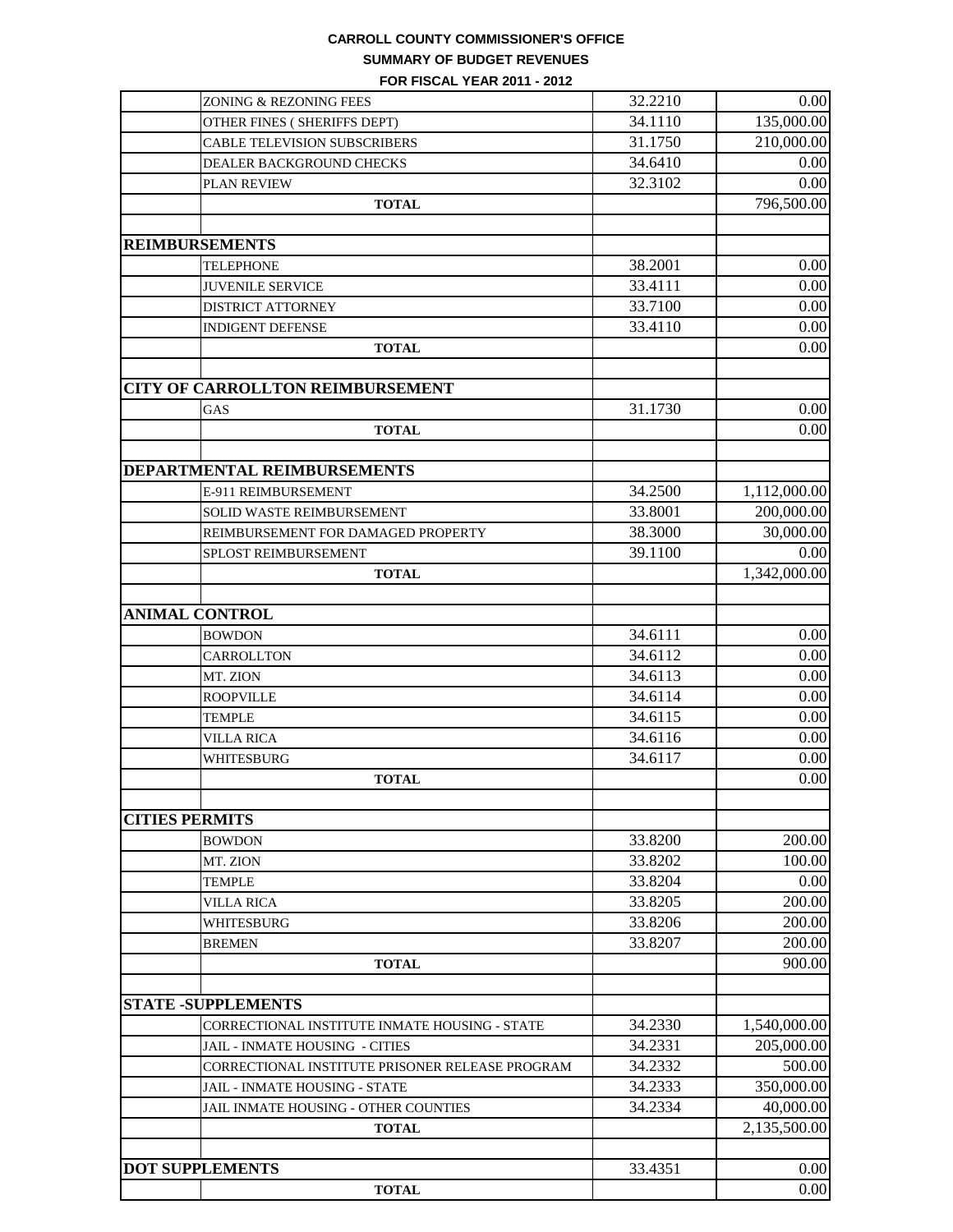### **CARROLL COUNTY COMMISSIONER'S OFFICE SUMMARY OF BUDGET REVENUES**

**FOR FISCAL YEAR 2011 - 2012**

| <b>COURT FEES</b>                          |         |              |
|--------------------------------------------|---------|--------------|
| <b>JUVENILE COURT FINES</b>                | 35.1160 | 9,000.00     |
| FINES & FORFEITURES - SUPERIOR COURT       | 35.1000 | 100,000.00   |
| RECORDING FEES STATE COURT                 | 35.1140 | 410,000.00   |
| CIVIL COSTS STATE COURT                    | 35.1121 | 496,000.00   |
| <b>STATE COURT FINES</b>                   | 35.1120 | 1,255,000.00 |
| PROBATE FEES                               | 35.1150 | 185,000.00   |
| PUBLIC DEFENDER FEES                       | 35.1135 | 12,000.00    |
| FINES & FEES - MAGISTRATE                  | 35.1130 | 325,000.00   |
| FINES FOR JAIL MAINTENANCE AND OPERATION   | 35.1401 | 140,000.00   |
| <b>FINES FOR DRUG STUDY</b>                | 35.1402 | 0.00         |
| PROBATION FEES                             | 35.1403 | 2,500.00     |
| <b>DUI PUBLISHING</b>                      | 35.1404 | 1,000.00     |
| DRUG COURT REIMBURSEMENTS                  | 35.1945 | 35,000.00    |
| VICTIM ASSISTANCE PROGRAM                  | 35.1950 | 130,000.00   |
| <b>TOTAL</b>                               |         | 3,100,500.00 |
|                                            |         |              |
| <b>OTHER DEPARTMENTAL INCOME</b>           |         |              |
| <b>ANIMAL CONTROL</b>                      | 34.6100 | 100,000.00   |
| <b>PARKS &amp; RECREATIONS</b>             | 34.7000 | 885,000.00   |
| RECYCLING INCOME                           | 34.4130 | 120,000.00   |
| <b>CARDBOARD SALES</b>                     | 34.4160 | 0.00         |
| <b>TOTAL</b>                               |         | 1,105,000.00 |
|                                            |         |              |
| <b>LEASE / RENT INCOME</b>                 |         |              |
| DEPARTMENT OF FAMILY AND CHILDREN SERVICES | 38.1010 | 205,200.00   |
| <b>PATHWAYS</b>                            | 38.1020 | 0.00         |
| <b>OTHER LEASE/RENT</b>                    | 38.1030 | 17,400.00    |
| <b>E-911 RENT</b>                          | 38.1040 | 250,000.00   |
| <b>SOLID WASTE</b>                         | 38.1050 | 250,000.00   |
| <b>TOTAL</b>                               |         | 722,600.00   |
|                                            |         |              |
| <b>INTEREST INCOME</b>                     |         |              |
| <b>GENERAL FUND</b>                        | 36.1010 | 55,000.00    |
| PAYROLL FUND                               | 361011  | 500.00       |
| <b>TAX OFFICE</b>                          | 36.1020 | 17,000.00    |
| <b>TAG OFFICE</b>                          | 36.1030 | 2,500.00     |
| <b>INTEREST - SOLICITOR</b>                | 36.1040 | 100.00       |
| MAGISTRATE COURT - INTEREST                | 36.1050 | 365.00       |
| WORKER COMPENSATION - INTEREST             | 36.1060 | 8,500.00     |
| <b>TOTAL</b>                               |         | 83,965.00    |
|                                            |         |              |
| <b>OTHER INCOME</b>                        |         |              |
| <b>MAPS/ OTHER COPIES</b>                  | 34.1930 | 8,500.00     |
| <b>COMPUTER GENERATED LISTS</b>            | 34.1931 | 0.00         |
| <b>COPIER - CLERK OF COURT</b>             | 34.1932 | 25,000.00    |
| <b>QUALIFYING FEES</b>                     | 34.1910 | 2,000.00     |
| <b>CITY ELECTION FEES</b>                  | 34.1950 | 0.00         |
| <b>HOUSE ESCORT FEES</b>                   | 32.2220 | 0.00         |
| <b>SALES OF COUNTY PROPERTY</b>            | 39.2100 | 38,000.00    |
| <b>RETURNED CHECK FEE</b>                  | 34.9300 | 7,000.00     |
| <b>VENDING COMMISSIONS</b>                 | 34.9901 | 721.00       |
| CHILD SUPPORT INCENTIVES                   | 34.9902 | 1,000.00     |